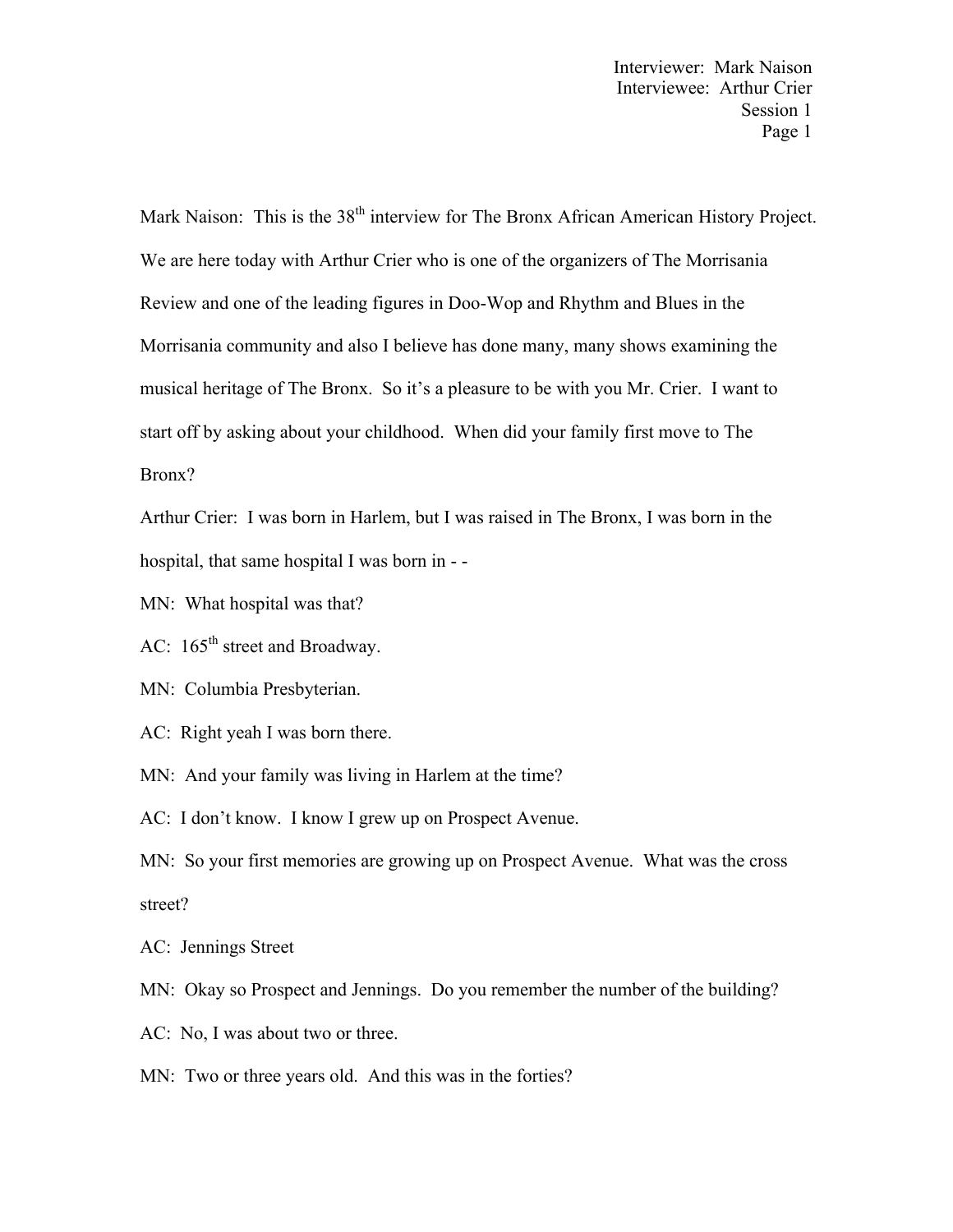AC: In the thirties.

MN: In the thirties, boy you look much younger.

AC: Thank you

MN: So your family moved to Prospect Ave in the thirties. Did they live in Harlem first?

AC: They lived in Harlem first.

MN: And then they moved to that, yeah. What sort of work did your father do?

AC: My father was one of the first black postal officers in New York City, so he worked

at GP offices, you know supervising.

MN: That's very interesting because the Pruitt family told me that almost all of the black

families who moved to Prospect Avenue in the thirties were either postal workers or

window workers.

AC: Yeah, yeah, that's what it was.

MN: Now what elementary school did you go to?

AC: I went to P.S. 23.

MN: And what street was that located on?

AC: That was on  $165<sup>th</sup>$  street and Tenth Avenue, between Tenth and Eleventh.

MN: Now at the time that you went there, were there other African American children in the school?

AC: Yes there were, but there also was a good mixture there. When I got to PS 23, I had moved to Tenth Avenue.

MN: Tenth Avenue and what?

MN: Tenth Avenue and what?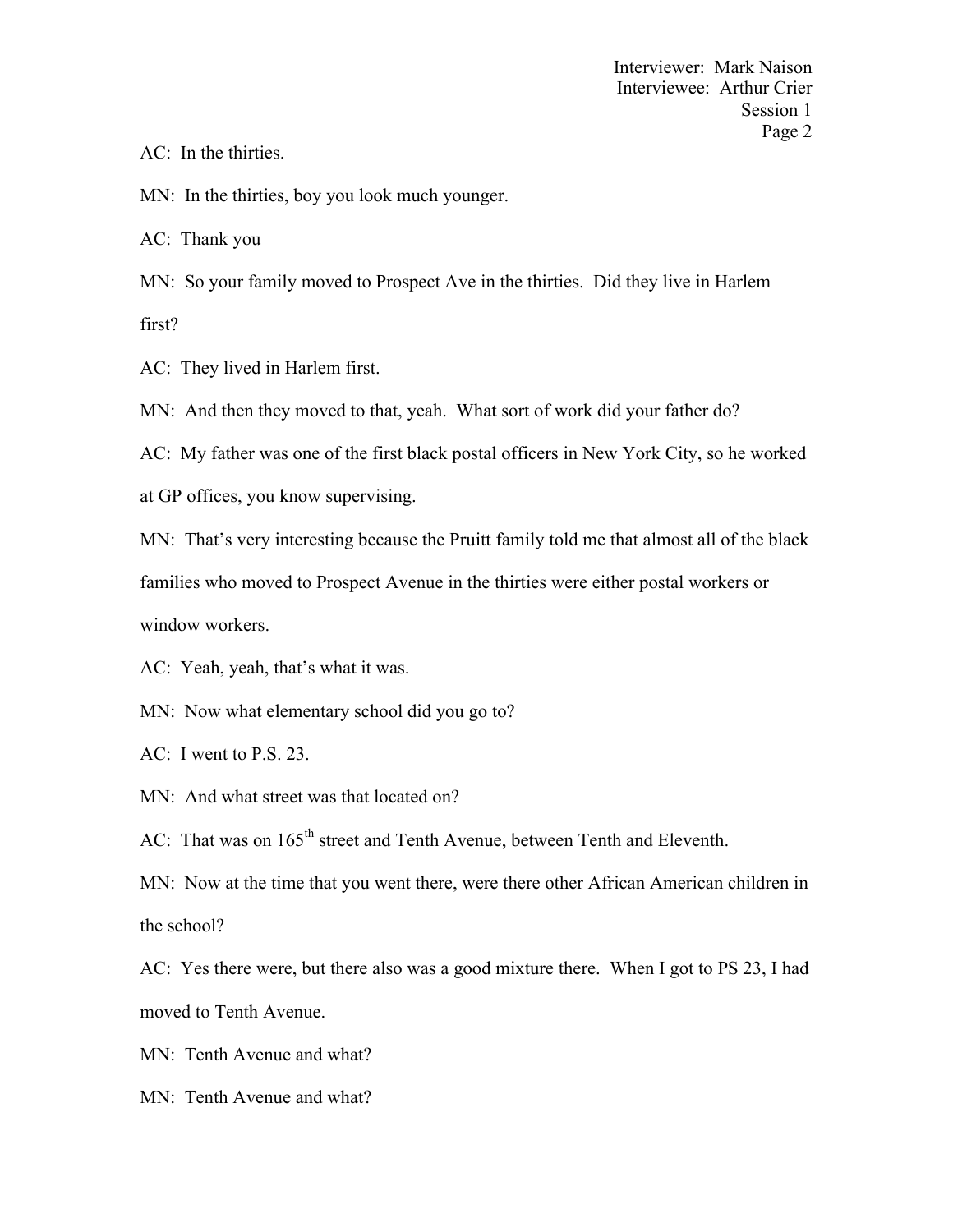- AC:  $166^{\text{th}}$  Street.
- MN: So it was a very mixed school at the time?

AC: Yes it was.

- MN: And who were the other groups these, were, --
- AC: [inaudible] Italian, Irish, mixture
- MN: And was it a successful mixture, did everybody get along?

AC: When I blinked they were gone.

MN: Oh okay, so there was a…

AC: Our neighborhood's kids, those were some of the times in my live we used to buy the two by fours and the skates and make our own little scooters, and then we had the pea-shooting time, we had kite flying, the roof was like where everybody hung out. A lot of kites out there and stuff like that.

MN: And what sort of street games did you grow up playing?

AC: Arelio, Box-Tag, Catch the Robber, Cowboys and Indians, you know. Those types

of things. Stickball was the main game that everybody played on all the different blocks.

MN: Now did you play by bouncing the ball or pitching it directly?

- AC: We played by bouncing the ball.
- MN: Hitting two sewers was [inaudible]

AC: Yeah, we also played single, double, triple, which is hit it off the stoops, off the steps.

MN: Stoopball, we called it stoopball in Brooklyn

AC: And [inaudible] and we played handball.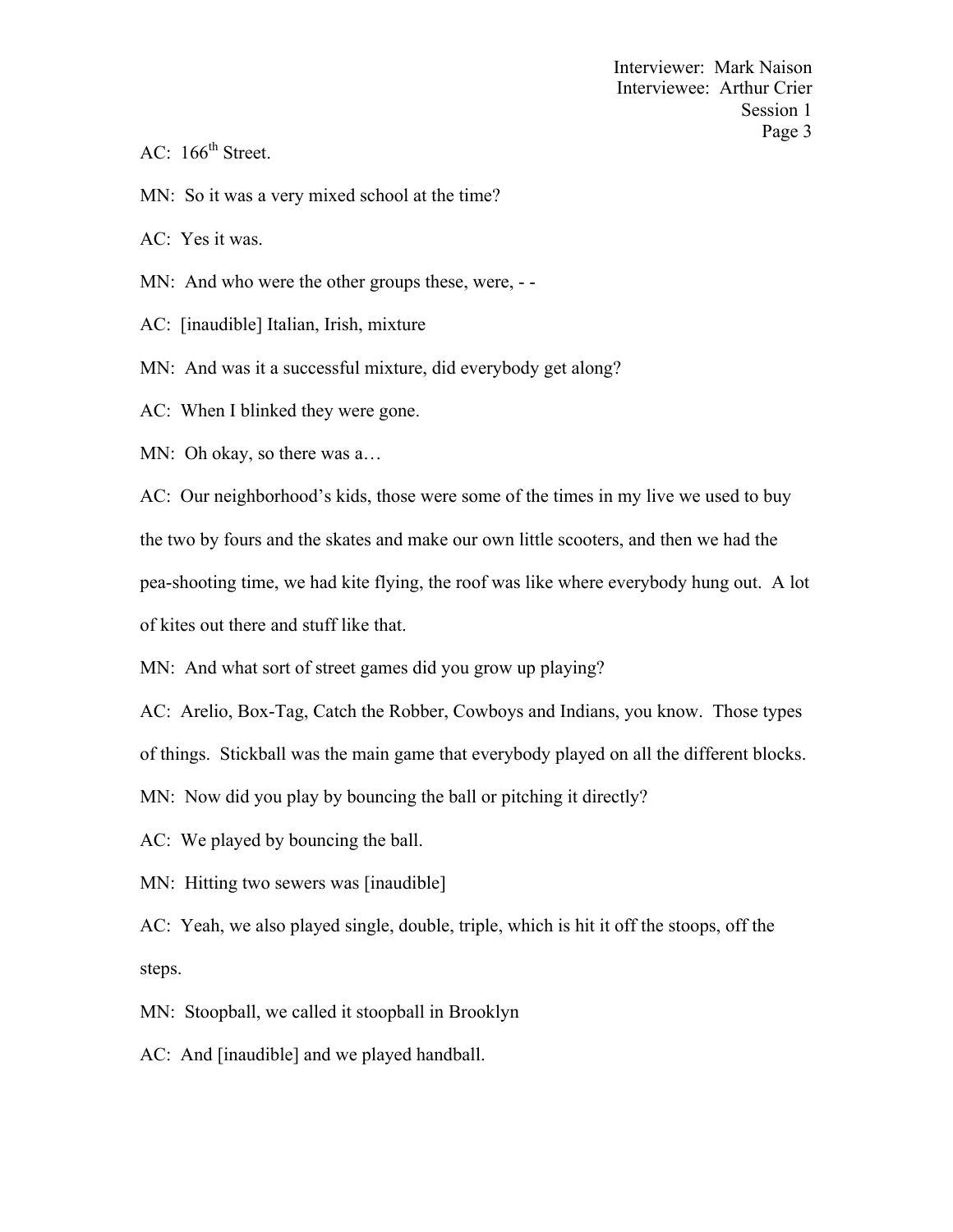MN: Now when you were growing up, I guess on tenth and  $166<sup>th</sup>$  street, did you live

there longer than you did at Prospect?

AC: Yes.

MN: So was being on a certain block very important when you were growing up? Did

everyone know each other and look out for each other?

AC: Yes, it was definitely like that, everybody looked out for each other and leave your

doors open. It was just a nice situation.

MN: Now did you go to the movies a lot when you were a kid?

AC: Lower East Browning and the Archill Browning.

- MN: How far was that from your house?
- AC: That was, from my house, about three blocks.
- MN: Did your family belong to a church in the neighborhood?
- AC: St. Augustine's
- MN: St. Augustine's Presbyterian?
- AC: Yes.
- MN: And was reverend Hawkings there?
- AC: Reverend Hawkings lived right next door to us.
- MN: He lived next door to you?

AC: This was when I was on [inaudible] street, before I moved to Tenth. Our house was

the fellowship house, it's not the fellowship house any more - -

- MN: Because he comes across as a very legendary -
- AC: He was a very good friend of my father's, and my family.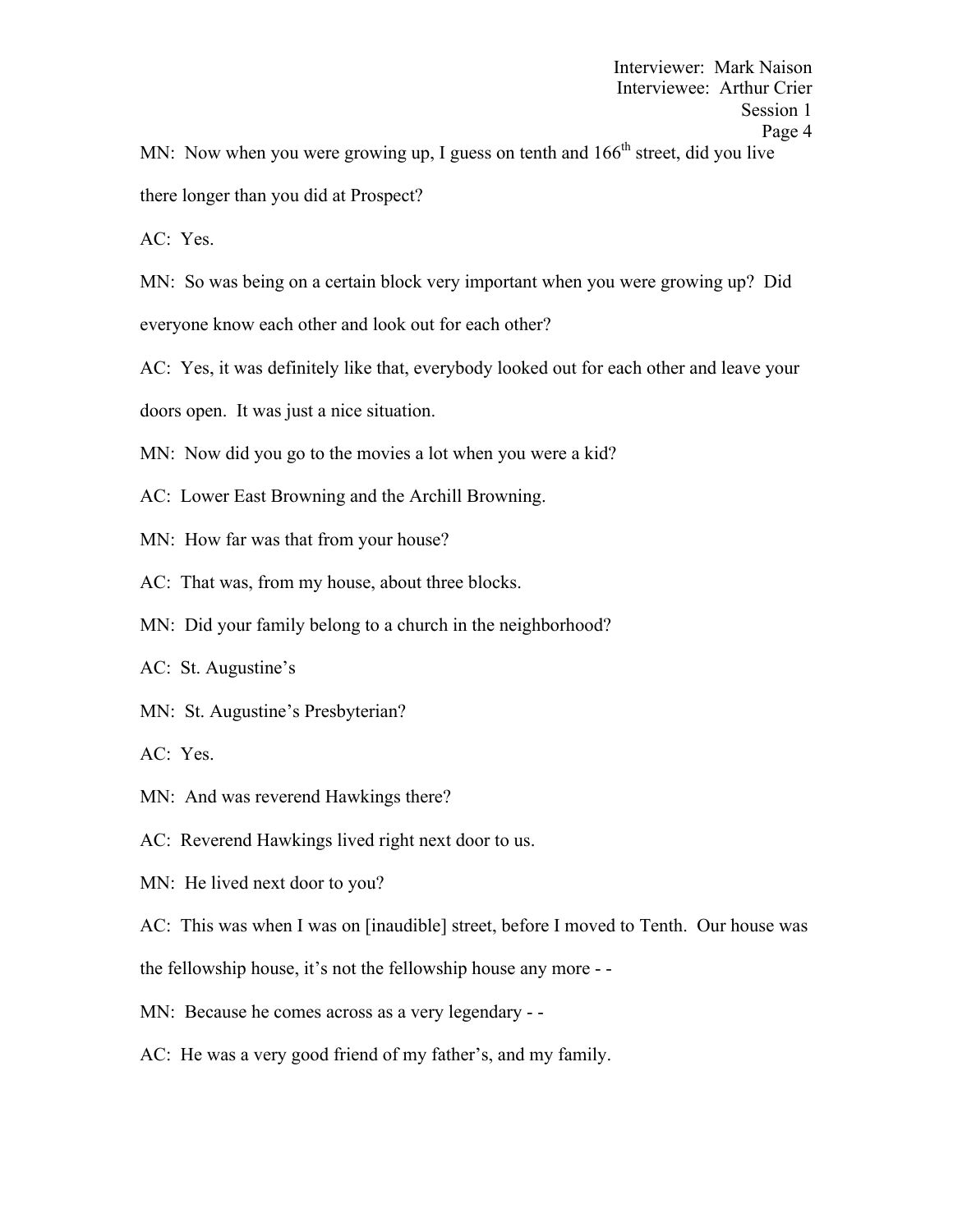MN: Did you know the Davidson family? The gentleman who put out the Newspaper The Listener?

AC: No, names sometimes [inaudible] but they escape me.

MN: Now when you were growing up, was there a lot of music in your family, did you grow up - -

AC: My father sang in a quartette before he became a postal employee, and my mother,

well they both sand in the choir, so that, you know - -

MN: At the church?

AC: Yes.

MN: When you're saying a quartette, what sort of songs did your father sing?

AC: I never heard him.

MN: Oh, you never heard him?

AC: [inaudible]

MN: Were there a lot of records in the house?

AC: A lot of records.

MN: What were some of their favorites?

AC: Dominic Spots, Count AZ, The Gunton, Sirvon, Golden Gate Quartette, Billy

Williams Quartette, Swing Quartette, Guido Jordan, - -

MN: Now what about the radio, were there particular radio programs that you remember as a child?

AC: Well I was in love with station WJZ because they used to have barbershop

quartettes. That's when I started to fall in love - -

MN: WJZ, where was that on the dial?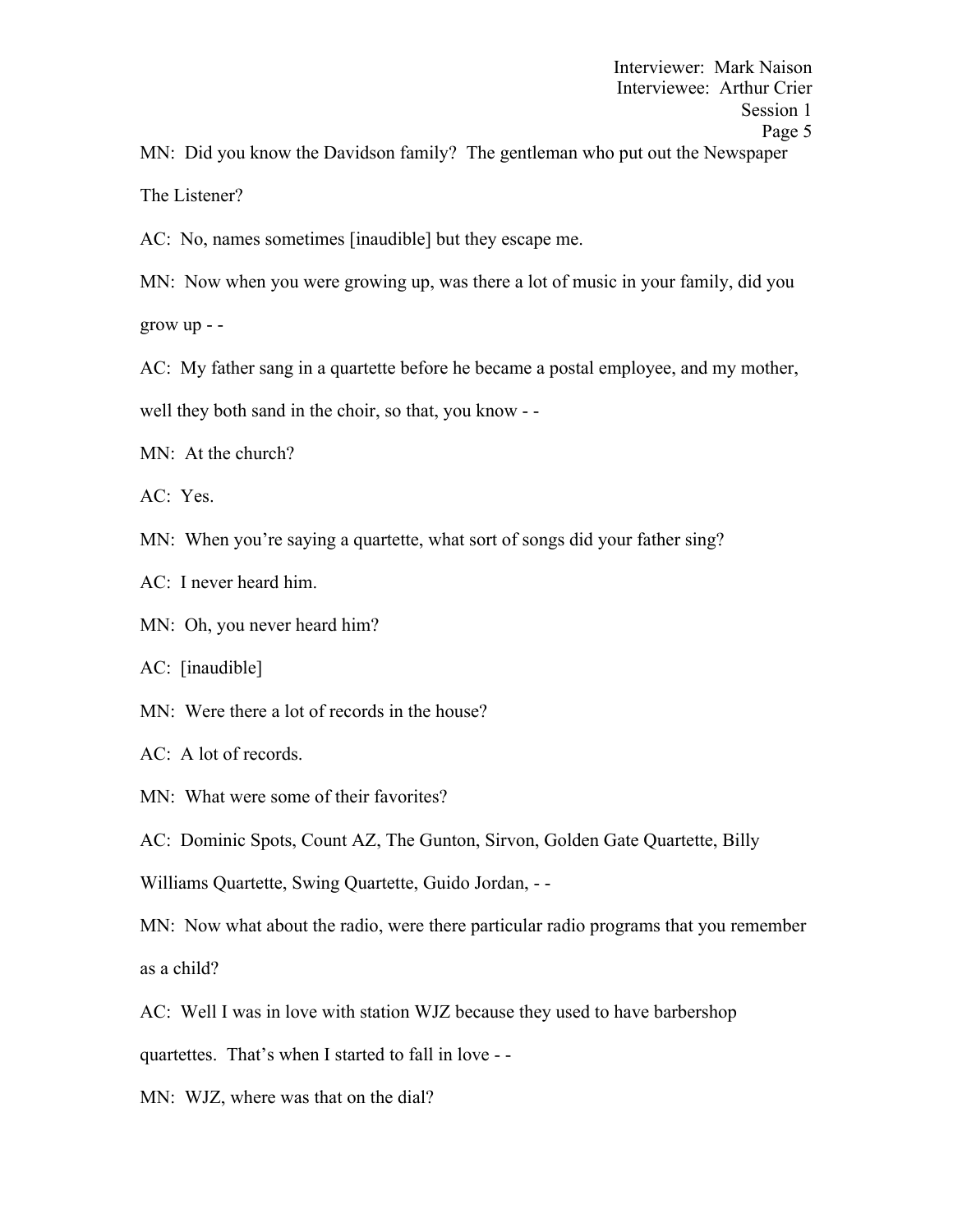- AC: Ooh, I can't remember.
- MN: Okay, did your family ever take you to live music, was that part of you -
- AC: Yeah, they took me to The Paramount to see [inaudible] spots.
- MN: What were the schools like educationally?
- AC: All the schools seemed to be good in those days, yeah.
- MN: The teachers were -
- AC: The teachers really cared.
- MN: Were your parents involved in the school's PTA and stuff like that?
- AC: My father was a Area Gordon. Do you know what that was, Area Gordon?
- MN: It's a little before my time.
- AC: That's like the sirens go off, the Area Gordon would have to come out. If there's a blackout, then people would get in their house and turn off their lights and that type of thing. Yeah and so it went on like that.
- MN: It sounds like your father was a kind of community leader. Was he involved in politics? Was he a member of a political club?
- AC: No, he coached a lot of recreation at the church, St. Augustine, so he worked with Cloyd Lane and people like that.
- MN: Oh so he was a coach, now were you an athlete as a young man?
- AC: I was great as a young man [laughter].
- MN: Wow, what was your sport?
- AC: I was baseball.
- MN: You were baseball?
- AC: Yes.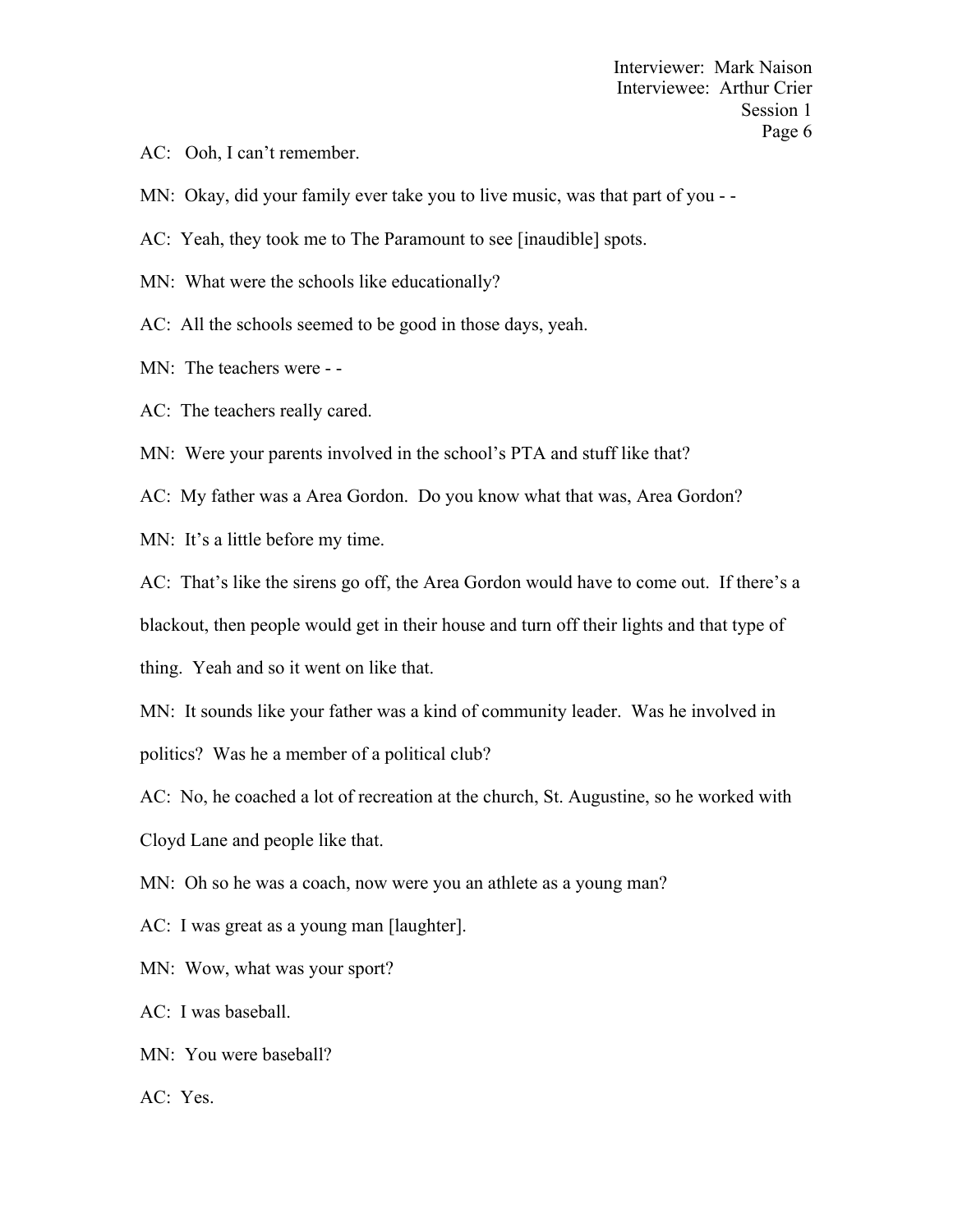MN: Did you play high school, or any --

AC: I came up, before we had a league, so we just sort of had the 25cent party baseball

caps, we had uniforms, so we did all of that on our own.

MN: And your father coached basketball?

AC: Yeah my father coached basket ball.

MN: What junior high school did you go to?

AC: I went to P.S. 51

MN: Is that still there?

AC: no, every school that I went to is gone.

MN: Wow, so, was that junior high school in the neighborhood?

AC: No it was right on 165<sup>th</sup> street, and Jackson Avenue, maybe twelve blocks from me.

MN: Was that also a racially mixed school?

AC: That was a mostly black school.

MN: When you were going to junior high school, were gangs starting in The Bronx.

Yeas, there were gangs. There were Sixers, and, I can't remember all of the names, but

there were quite a few gangs.

MN: Were the Sixers from the Bronx?

AC: The Sixers were from 165<sup>th</sup> Street between Prospect and Union, where St.

Anthony's is.

MN: Did they have a club house?

AC: No, no clubhouse.

MN: Because Howie Evans told me they were a tough group.

AC: Yeah, they were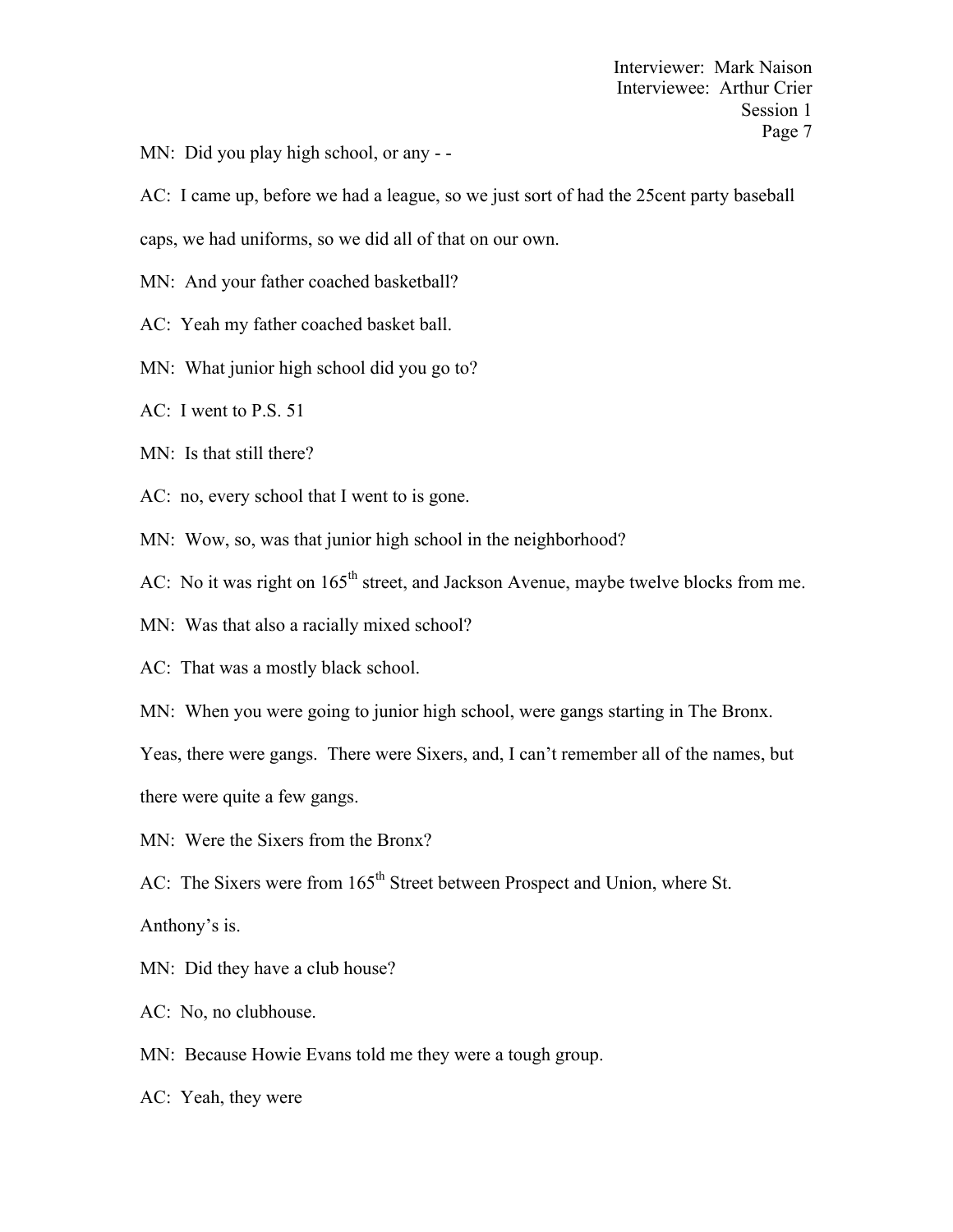MN: Now that was an all black gang?

AC: Yes.

MN: Were there any other gangs you remember?

AC: The Scorpions, the Nutralistics from Jennings Street, from 165<sup>th</sup> street there was

another gang, I forget their name now, but there were quite a few gangs around.

MN: Were kids scared to go out of their immediate block because of this?

AC: You didn't want to go on their turf. You would be in trouble. Unless you were a singer. If you were a singer you could go wherever you wanted to go. [laughter] that's why it was good to be a singer. I guess they realized that we had to record there, to do the talent shows, and then if you were a singer, it was like a stripe.

MN: Now was it the same thing if you were a basketball player, or that didn't carry?

AC: I don't think so.

MN: When did you start singing?

AC: When I was fifteen, I started recording with Heavenly Five, and we sang gospel, and we would go to church and pass the hat around.

MN: Were you singing in your home before that, or in school?

AC: One time as a kid, my father tried to get me on the piano, but I was tone deaf and when he tried to teach me I couldn't get it.

MN: Was this in junior high or in high school when you started singing?

AC: I was in junior high school.

MN: And that's when you began Ebony Five --

AC: Heavenly Five.

MN: Heavenly Five. Who were the other members?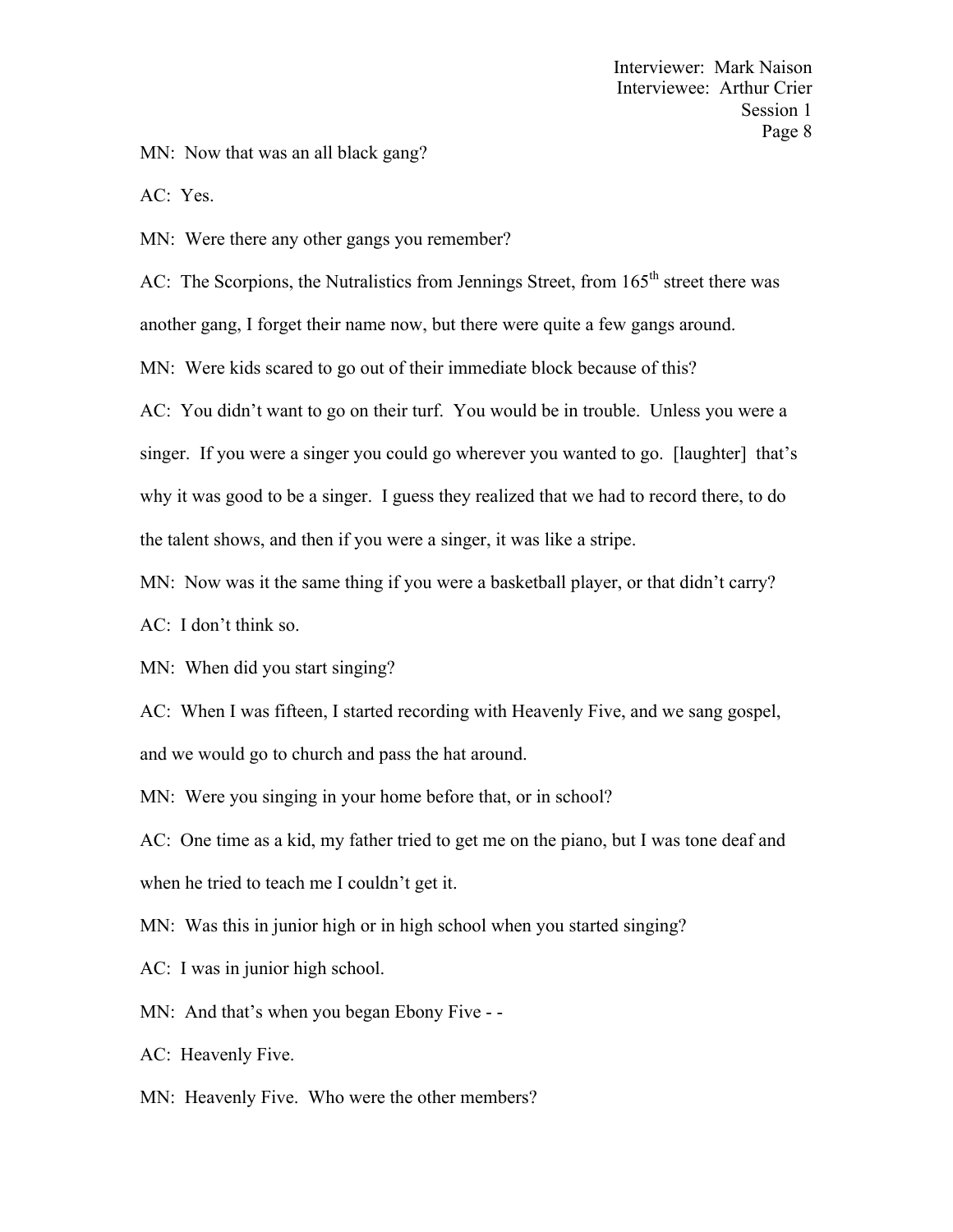- AC: Franklin Douglass, Charles Richardson, and I can remember Howard Senemie.
- MN: And you started singing gospel.
- AC: Yes, and Charles Collin, was a great bass and center piece; all state, city of course.
- MN: Were any of you in choruses, or churches or choirs?
- AC: Charles Collins, Like I said he was an all star.
- MN: What year was this?; so we can identify the time.
- AC: I was 15 years old so it had to be about 1950.
- MN: It was 1950.
- AC: Yeah. I was born in 1935
- MN: Now, were you aware that there was something going on with singing groups?

When you did this, were other kids in your neighborhood doing this?

AC: No.

- MN: So this is something that the four of you guys started doing?
- AC: Right. There were gospel groups, but that was it.
- MN: What was the response when you sang for those people?
- AC: [inaudible] [laughter]
- MN: What about girls? Was that part of the motivation?
- AC: No, I wasn't thinking of girls at the time. [inaudible] When I was 15 I was just into baseball and sports.
- MN: What high school did you go to?
- AC: I went to New York Vocational in Harlem on 138<sup>th</sup> street and Eleventh.
- MN: When you went there, were there other kids that were singing in the school? AC: No.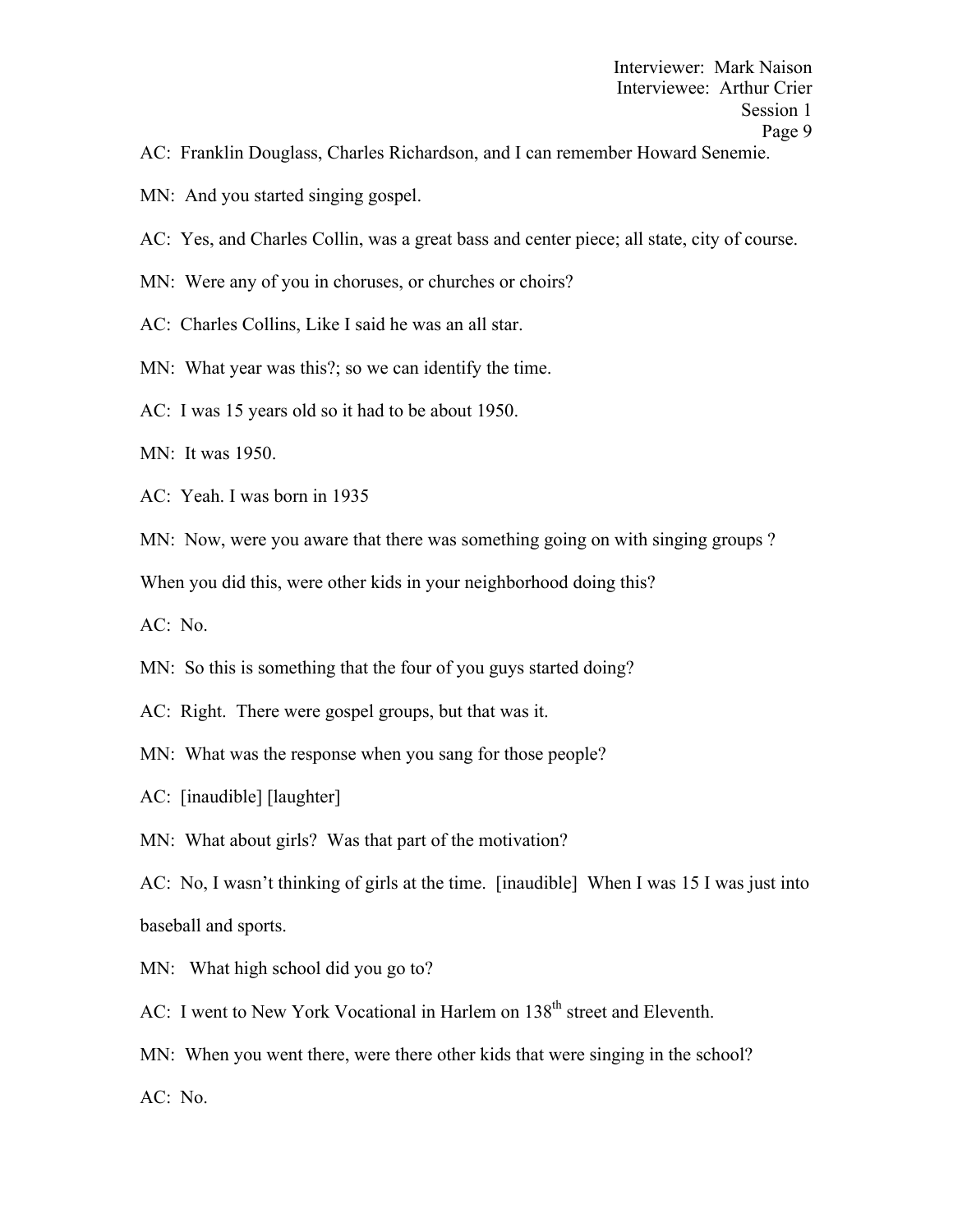MN: When did you move from gospel into secular music?

AC: I can remember a guy by the name of Gary Curtis, Gary Marsiman, I hadn't seen him in years, I went into the service and I got hurt in the service, so I got out and when I saw him I was 17 years old.

MN: So you went into the service when you were, how old were you?

AC: I was seventeen when I went in; I was seventeen when I got out.

MN: You went into the service at 17, you were allowed to enlist at that age?

AC: Yeah.

MN: And what branch of the service was that?

AC: Marines.

MN: And that was in 1952?

AC: 1952.

MN: And that was during the Korean War. Did they send you over there?

AC: I got hurt in training, so I came home. They gave me a big going away party. I

joined October the  $28<sup>th</sup>$  and I got discharged November the  $24<sup>th</sup>$ .

MN: How did your family feel about your enlisting?

AC: It was a great thing, it was the honorable thing to do, go into the service.

MN: And this was before you graduated from high school?

AC: Yes

MN: So you came back from the service, did you get a job or did you go back to high school?

AC: No, I didn't go back to high school, but let me continue my story, I didn't go back to high school. I dropped out because I didn't like the school, I should have went to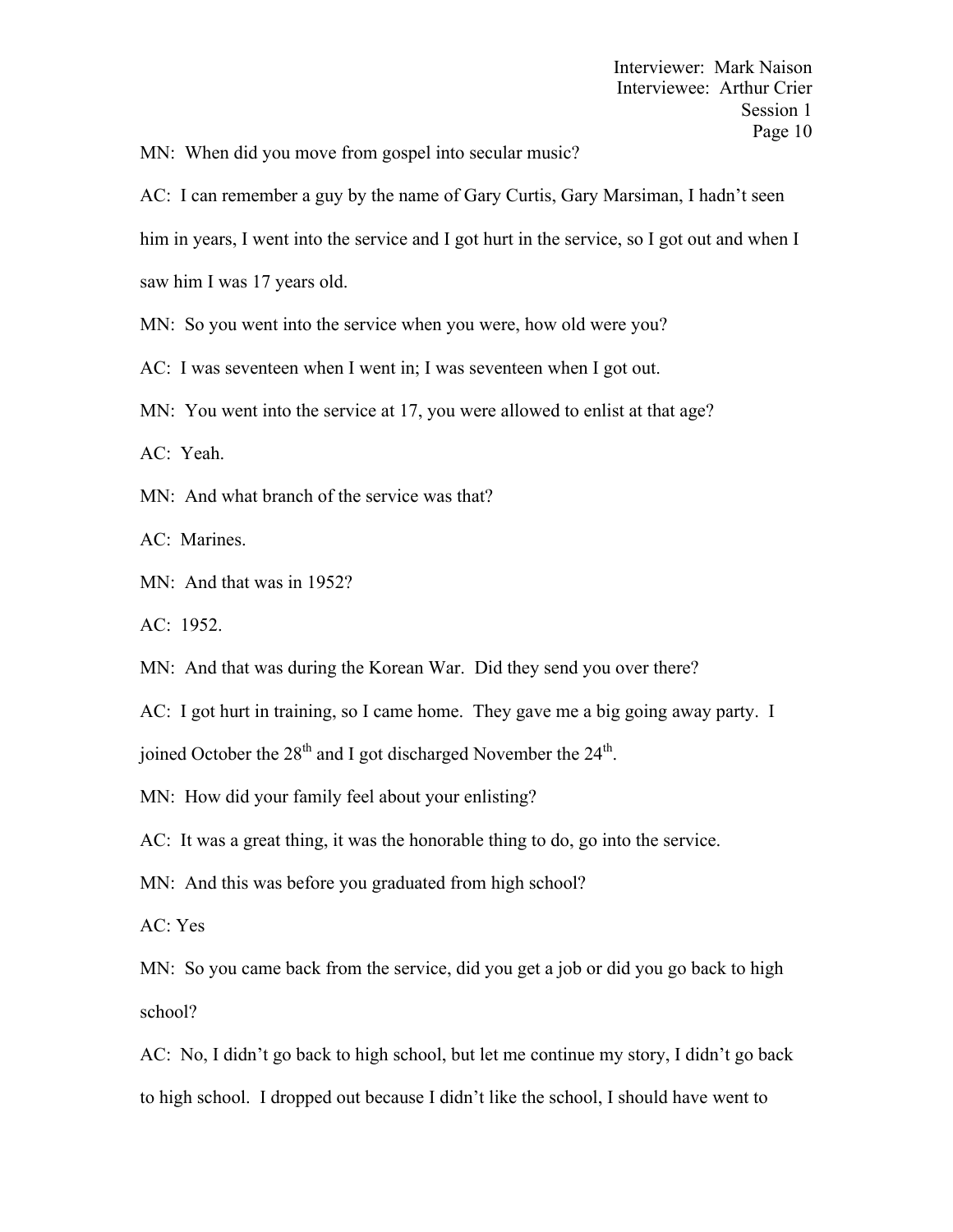Morris High School. I didn't like the trade school, I was taking radio and I just didn't like it. So anyway, that's when the army service came out and a friend of mine, Gary, whom I had went to elementary school with, I hadn't seen him in years, and he came up to me and told me he was starting a group and he would like me to come and try out for the bass for the group, there would be other guys there trying out also, so I went to try out and got the job.

MN: And what was the name of the group?

AC: The Chimes, I mean the Gay Arts, I mean the Gay Tones at the time.

MN: And this is what 1952?

AC: 1952.

MN: Now by this time were rhythm and blues groups like that starting to record?

AC: yes, the Five Keys, and others, they were out there in a whole different situation in the same streets and all that.

MN: So between 1950 - -

AC: And '52.

MN: There was a big difference.

AC: A big difference.

MN: And were people singing on the street in The Bronx as well as in Harlem?

AC: Yeah, definitely. You have to realize, I think it was 47, I'm not sure if my year's

right, the Ravens came out first, then the Orioles came out. And you know the Orioles

took over. I think the Orioles [inaudible] between the Orioles and the Ravens.

MN: Were the radio stations - -

AC: All of the black stations, Henry, Dr. Jive, I can't remember all of the names.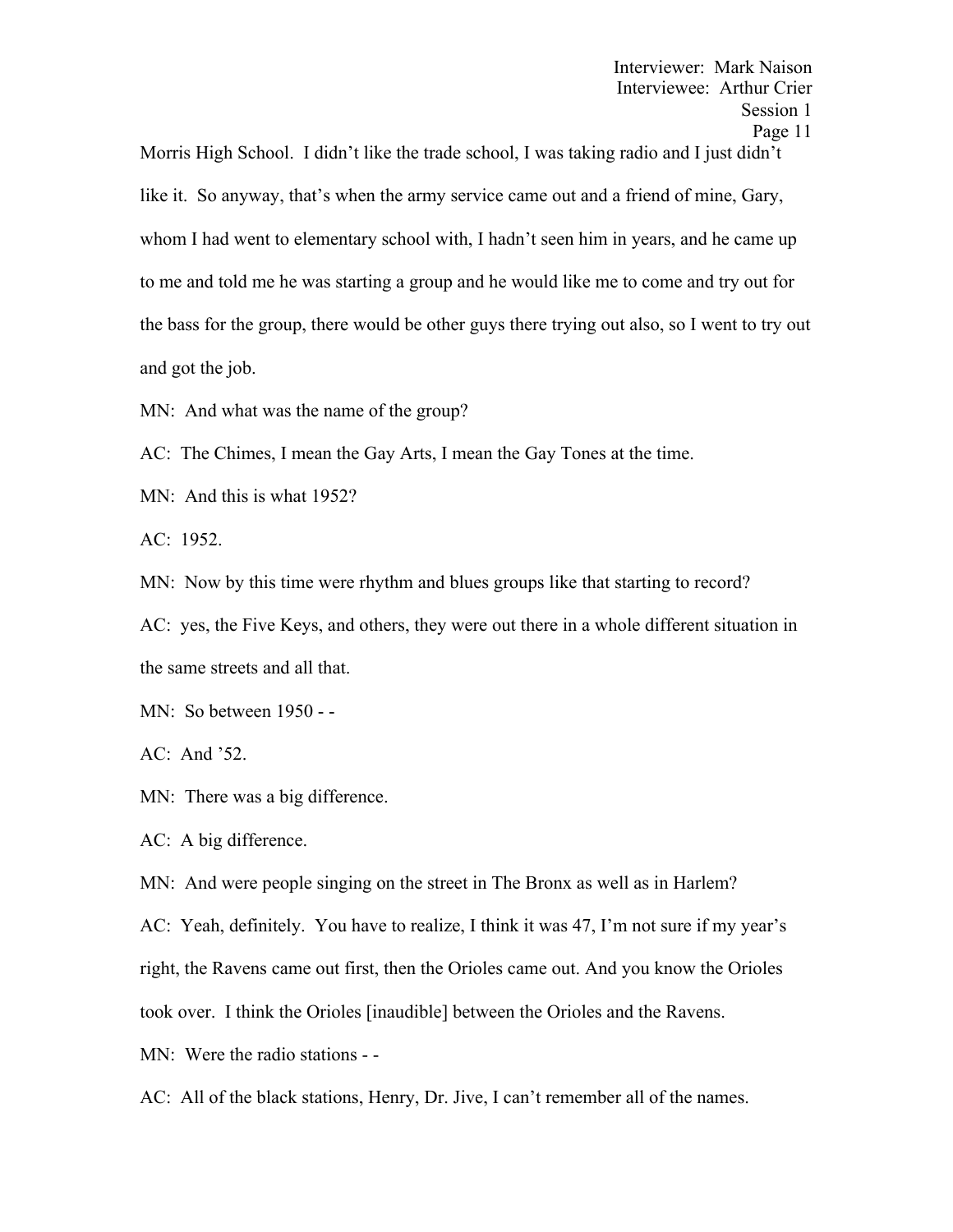These songs were featuring on the radio, you came home from school and put on your radio right away.

- MN: Somebody said they turned on Dr. Jive in the afternoon, WWRL.
- AC: yes, WWRL [inaudible] it was about 4 or 5 [inaudible]
- MN: Were there venues that groups like the Gaylords -
- AC: Gay Tones.
- MN: The Gay Tones. When you started performing live, where would you perform?
- AC: Talent shows
- MN: Where were the talent shows held?
- AC: P.S. 99.
- MN: P.S. 99 had talent shows?
- AC: Yeah, that Was the Motown of The Bronx.
- MN: Okay, who sponsored these talent shows?
- AC: [inaudible]
- MN: They were in the evening?
- AC: They were in the evening, yeah.
- MN: That's very interesting -

AC: We would go there at night and listen to music, or have group rehearsal - -

- MN: So this was like part of an after school center in the schools?
- AC: Yes.

MN: Mow when you were in junior high school, did you get music education in the

schools?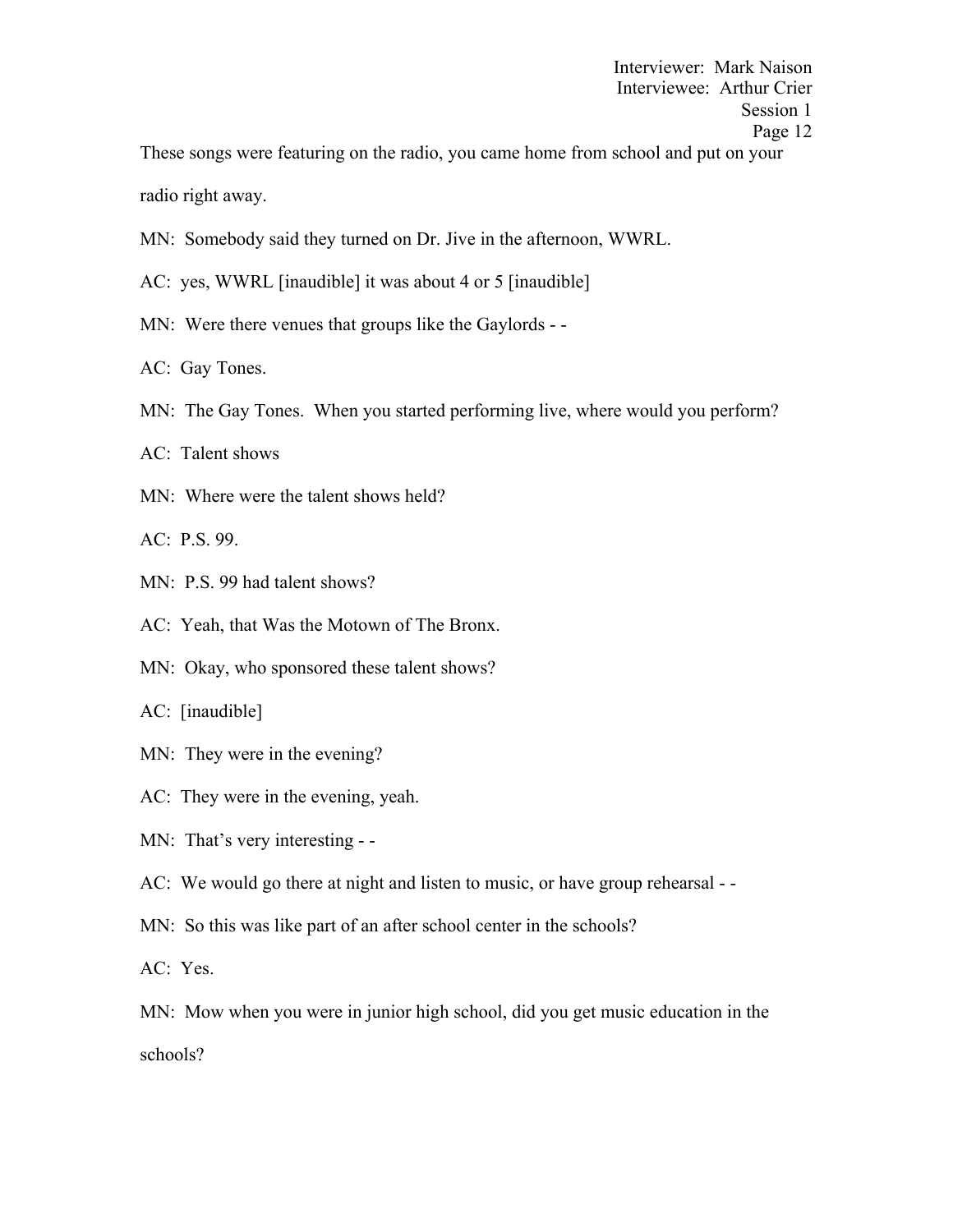Interviewer: Mark Naison Interviewee: Arthur Crier Session 1 Page 13 AC: No, I'm sorry, in high school, yeah, I wanted the trumpet because that was the thing at the time. [inaudible]

MN: Was that part of the high school band?

AC: Not the band, they were teaching music.

MN: You ever take home an instrument?

AC: Yeah, you would take your instrument home.

MN: So you were able to take your instrument home from a vocational high school on Harlem?

AC: That's right.

MN: Now how did you get to school? By public transportation?

AC: By bus. I don't know which bus I got on, I think I probably took the [inaudible] bus

to  $138<sup>th</sup>$  street, transferred, and went over the bridge. Now you didn't worry about

somebody taking your instrument?

AC: nobody was doing that.

MN: And so you basically look back on your childhood as being pretty safe?

AC: Very safe, yeah. [inaudible] You know, when I would make a peanut butter and

jelly sandwich, they would come and take my sandwich from me.

MN: But you never felt like your life was in danger at any point?

AC: No.

MN: In 52 and 53, was Morrisania predominately a black neighborhood at the time? AC: Yeah.

MN: And was there any significant Puerto Rican Population moving at that time?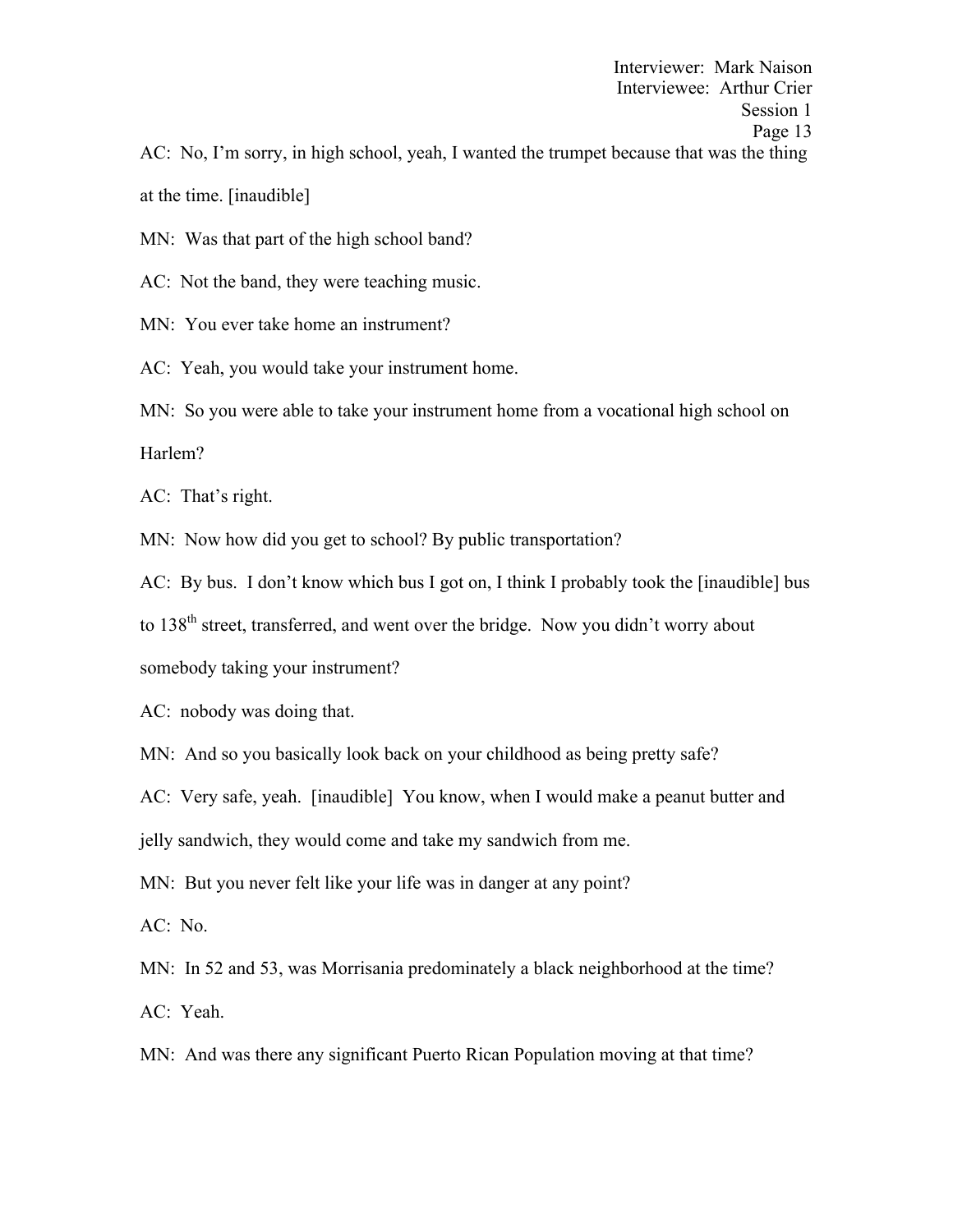AC: [inaudible] I don't think it was at that time. There was one Spanish American barber shop that everybody went to on  $167<sup>th</sup>$  street and Union.

MN: The 99 talent shows, how many people would they have on the venue in the evening performing?

AC: I'd say probably ten.

MN: Then there would be voters and then first, second, and third place?

AC: It was by applause, we had the rawest talent show in the first place.

MN: So everybody is cheering, did you start to then get like a neighborhood reputation?

AC: We got a great reputation.

MN: Did it spread beyond the neighborhood to other places?

AC: We would go to, 99 would put their contract out to Jersey where there would be other singing groups, so the talent show would be our time to sing.

MN: That's fascinating, so you would have somebody at 99, would this be like a music teacher?

AC: Yeah, I can't remember [inaudible]

MN: That sounds like a pretty important person. And he would take the winners of these talent shows out to New Jersey and you performed with other singing groups out there.

AC: Right.

MN: Do you remember what communities in New Jersey?

AC: I can only remember the first one, Englewood, that's what it was.

MN: Were people dreaming about recording contracts at the time or that wasn't quite on the radar screen?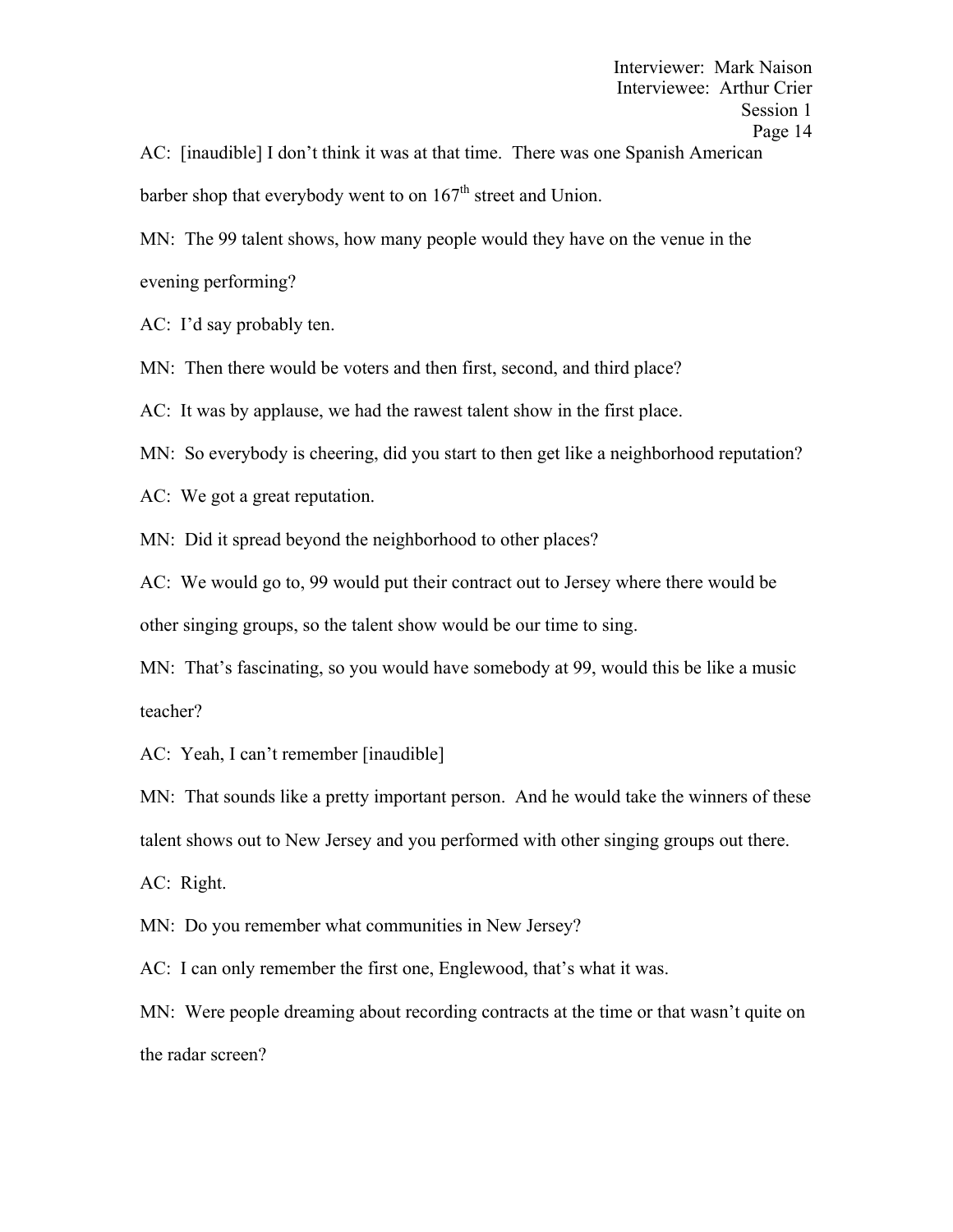AC: Oh, that was on the radar. T Wills was our lead singer, [inaudible] his father was with [inaudible] and he was also with the [inaudible] Quartette at the time, so we didn't have any problem getting a recording deal, and we didn't have to go around and audition. MN: Now when was your first record put out?

AC: 1953, by the way we changed our name because somebody thought it was for gay men [laughter] so we were renamed the Chimes.

MN: The Chimes, oh wow. What was the first record?

AC: Dearest Darling.

MN: Dearest Darling. And what was it like the first time you heard it played on the radio?

AC: We jumped up and down in the room, we thought we were becoming stars, we thought we were superstars you know, it was great. And our first gig was with Charlie Barker, Lester Young, The Solitaires, The Velvets, at the Rockland Palace.

MN: At The Rockland Palace. That was 53?

AC: That was 53.

MN: Wow, and where else did you perform live in those years?

AC: Regular talent shows, we were there, but our bass was P.S.99 and they always had talent show there, about once every four or five months.

MN: Was there a monetary reward for the talent shows?

AC: I don't remember them doing anything.

MN: Did everybody have day jobs in addition to the music?

AC: In my group?

MN: Yeah.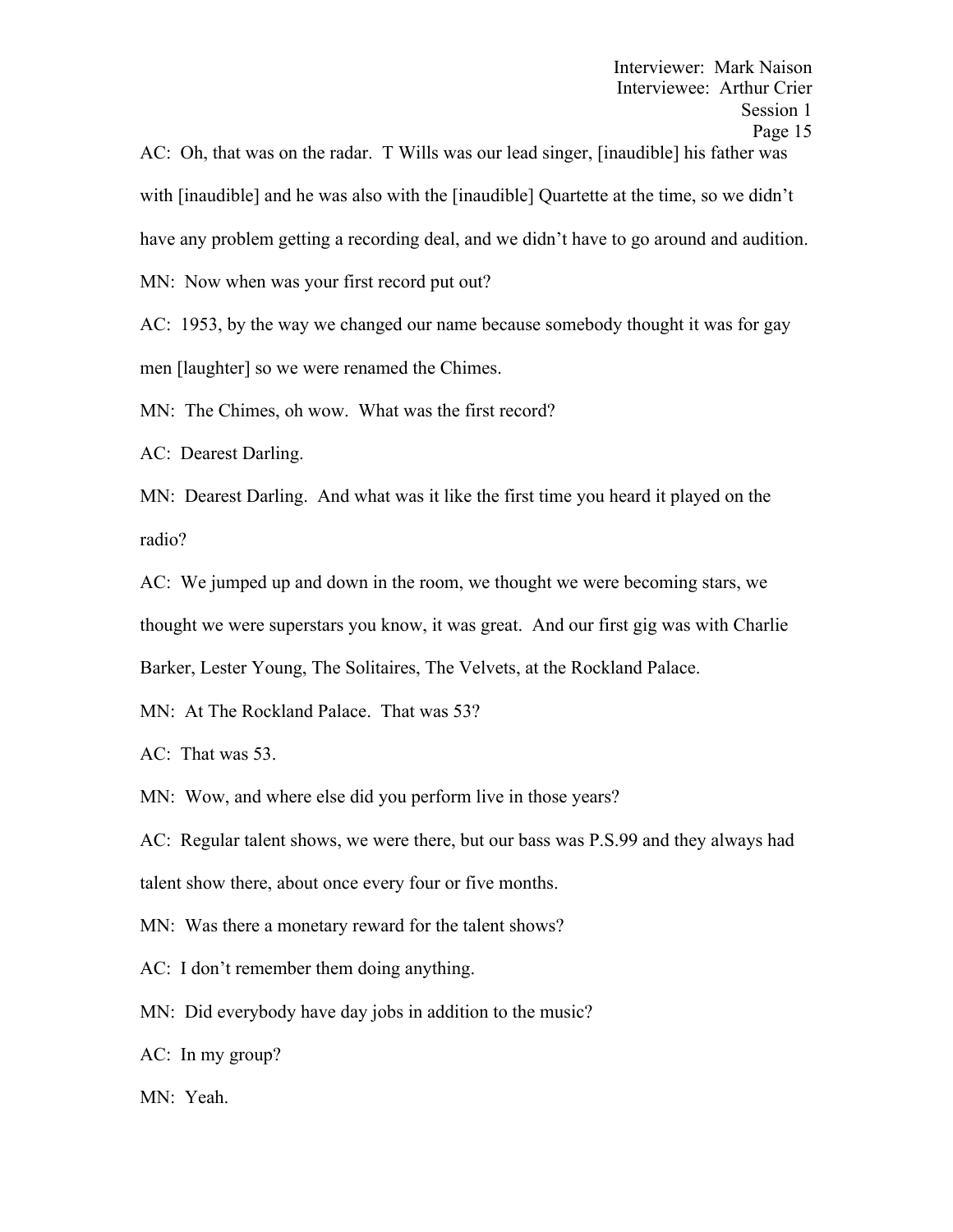AC: No

MN: So you were basically able to support yourselves through the music?

AC: Oh no, we were still living with our mommas, we were 17, with our parents you know. To be honest, my first job was at Western Union, actually, which I loved. But even before that, [inaudible] I was like 15 years old, that's my first time [inaudible] he would pay me like ten dollars to help him carry stuff into the drug store.

MN: People tell me that Morris High School produced a number of groups in the 50s?

AC: It certainly did. We had a teacher named Mr. Miller who wrote songs, and I can't remember the name of the group [inaudible]

MN: In hip hop, they talk about battling. Did you have street corner - -

AC: The talent show was that.

MN: Everything was at the talent show. If you sang on the corners, you would sing with everybody. My group might be if I run into you, or run into you.

MN: Did you ever perform at any of the clubs in Morrisania like Club 845 or

Goodson's?

AC: No, but I used to go to those places.

MN: What was the music at those venues?

AC: Jazz, mostly jazz.

MN: Were top jazz artists playing at those clubs?

AC: top jazz artists.

MN: Who were some the people you saw at those clubs?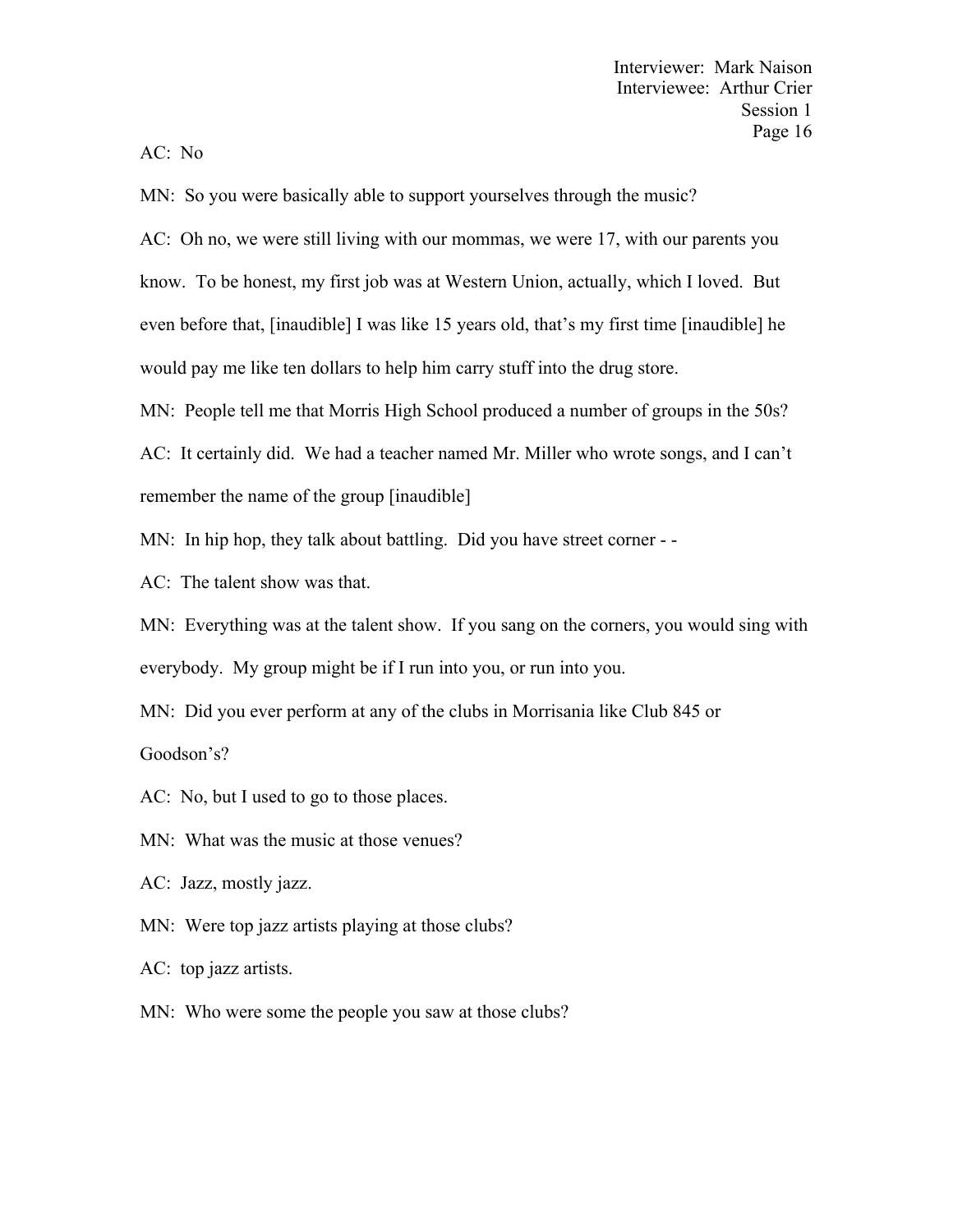AC: Nancy Wilson when she first came to New York, Mackey Culpepper played at Goodson's Town, Fat Freddy's, 168<sup>th</sup> Street Pretty Cove, I can't remember all the names, so many, everybody came. They were all professional, as I think about it.

MN: Morrisania was a tremendous place for music.

AC: Yeah, [inaudible] came down to the Apollo Bar, and that was the big - -

MN: The Apollo Bar?

AC: Yeah, there was Freddy's, the New Rock, and The Apollo Bar about 3 blocks from there.

MN: That's the one place that hasn't been mentioned, The Apollo Bar.

AC: The Apollo Bar was between 169<sup>th</sup> Street and 168<sup>th</sup> Street.

MN: That had performances also?

AC: Live performances, it had go-go dancers as well. And right down the street was

Freddy's, on 168<sup>th</sup> Street and Forts Road, then Across the street down a little bit further,

towards 167<sup>th</sup> Street was The New Morocco.

- MN: Did people come from other boroughs too?
- AC: They came from all over. It was really nice as a kid.
- MN: So this was like a really special place to grow up?
- AC: Yes, it really was.
- MN: Did you get into Latin music in this period?
- AC: Yeah, Tito Fuentes and Tito Rodriguez, on those shows, they were there also.
- MN: Oh so he would sing and they would also be there also.
- AC: So Tito Fuentes used to let me out and Tito Rodriguez used to battle each other.
- MN: And did you dance at all?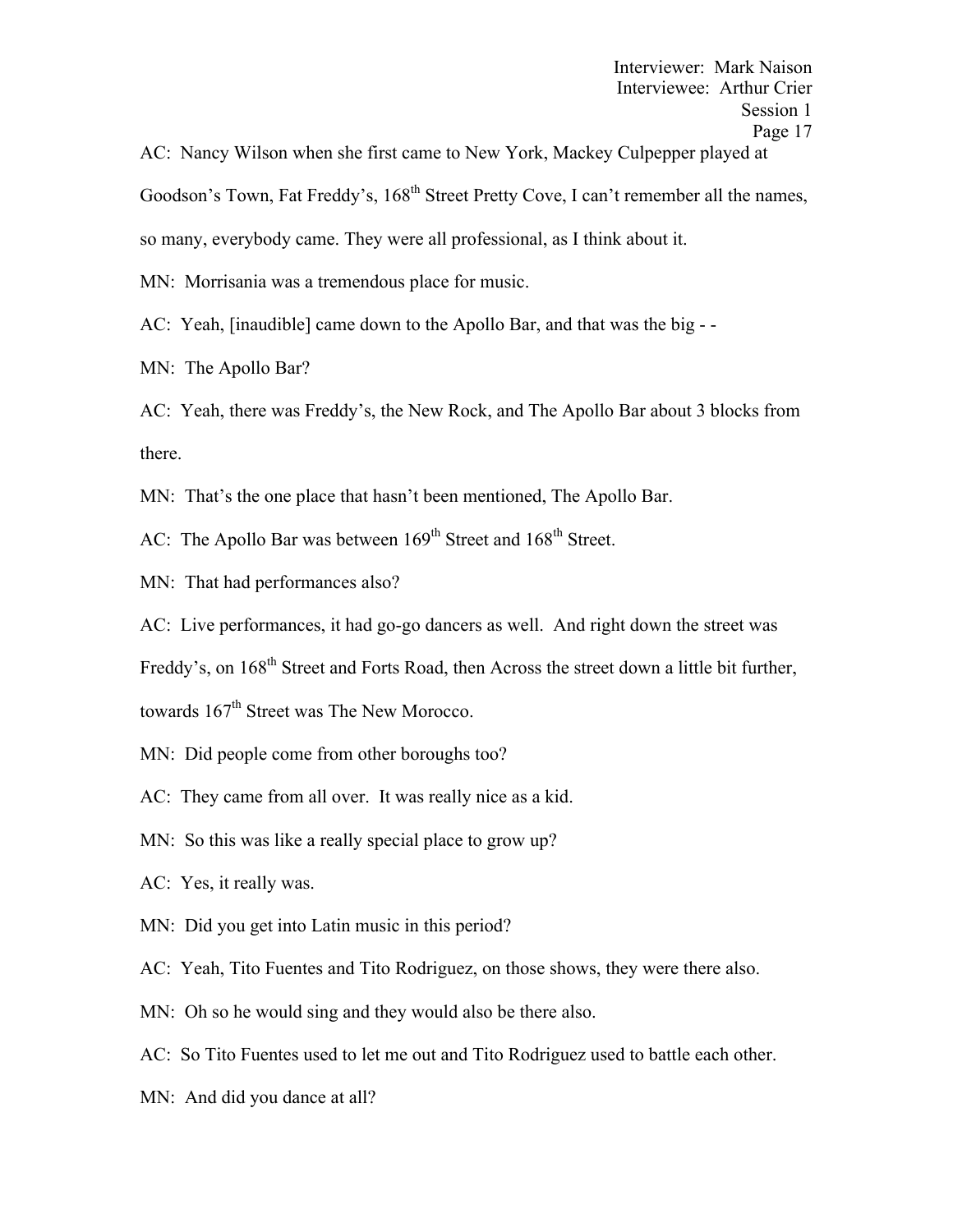AC: Oh yeah, I was the Mamba king. [inaudible] Five cents at the juke box.

MN: Did you ever add a Latin flavor to your - -

AC: We did once and somebody messed up. [Laughter] The band just couldn't get the beat right, we had to do one in Latin.

MN: Were you aware of the Allen Freid and Rock and Roll going national - -

AC: Howard Jackson who was also a disk jockey, he was the one that told us that. He said a white boy named Howard Freid was going to come to New York and turn the music around, and that's exactly what he did. Did you ever get on any of those shows at The Paramount?

AC: No I didn't. How did they decide which of all these great community groups ended up getting on the stage at those places?

AC: I guess it was just the agency that I had I guess, I really don't know.

MN: So it was The Gay Tones, your group?

- AC: No it was The Chimes.
- MN: The Chimes.
- AC: When we recorded we were The Chimes.
- MN: You were The Chimes. Did you have an agent?
- AC: No we had another singer's father, more interest in recording us.
- MN: And what company recorded you?
- AC: Rose, which was a jazz label.
- MN: It was a jazz label, and was it located in Manhattan?
- AC: yes, it was in Manhattan, yeah.
- MN: Were there any record labels in The Bronx?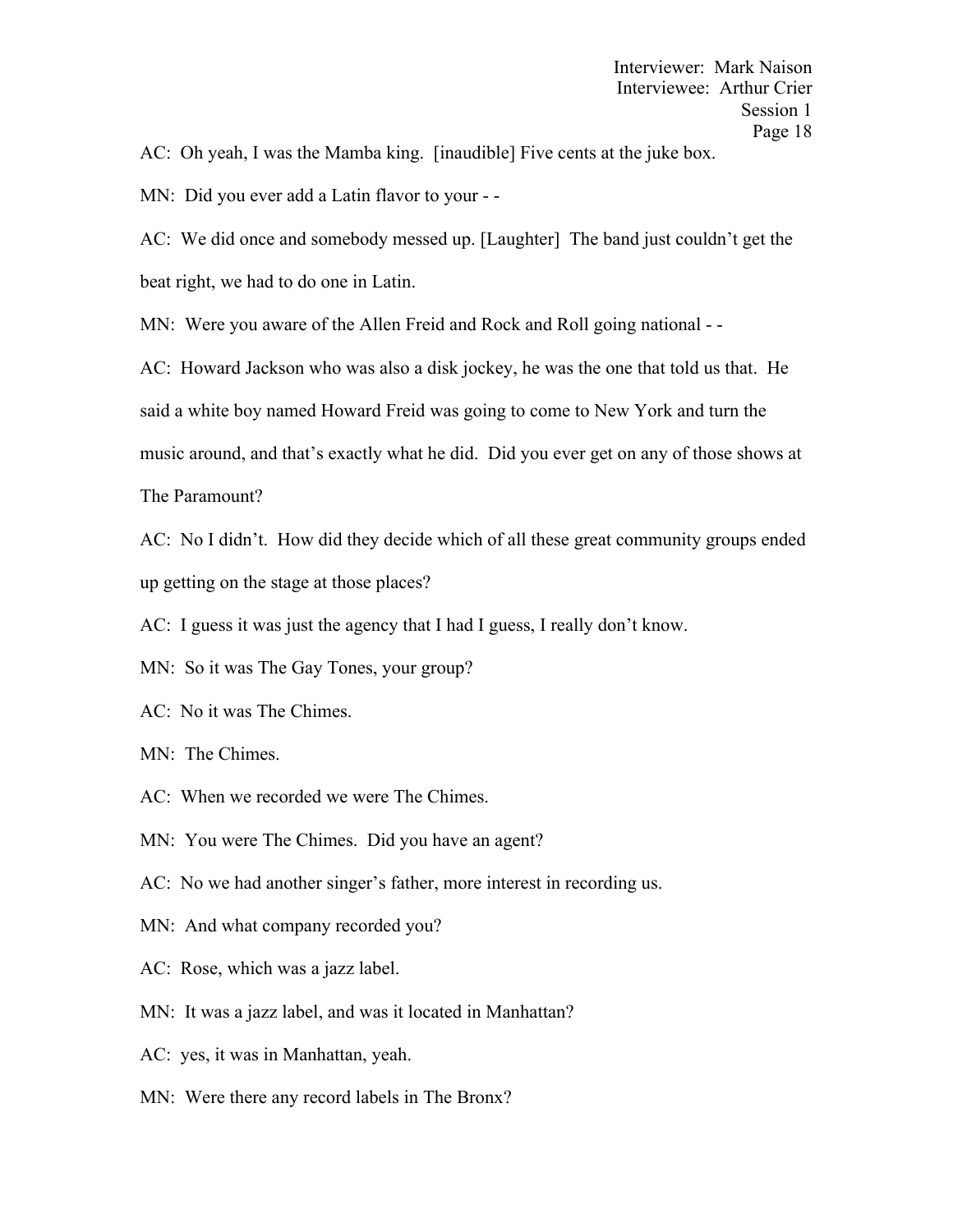AC: Not that I can remember.

MN: How long did this phenomenon with the Doo-Wop groups, how long did it last in

terms of the peak of interest and enthusiasm?

AC: All through the fifties and the early sixties, then the Beatles and Motown came out.

- MN: so you had about ten good years with this?
- AC: Yes
- MN: And what was your job down at Western union downtown?
- AC: I was a messenger.
- MN: Did you get married in these years?
- AC: I got married in 54.
- MN: In 54. And you still lived in this community -
- AC: on 165<sup>th</sup> Street and Caldwell Avenue.
- MN: And did you have children that you raised in the neighborhood?
- AC: I had a set of twins with my first wife. And two sets of twins with my second wife.
- MN: Did you end up having to go back to school at some point?
- AC: No I didn't go back to school.
- MN: Now we have the Doo-Wop last until about 63 years old. Did you still keep

performing?

- AC: After a while, in 1961 we recorded Nack and so we traveled all over the place.
- MN: Okay what was the name of that song?
- AC: Nack.
- MN: Nack. So you traveled around the country with that?
- AC: Yea.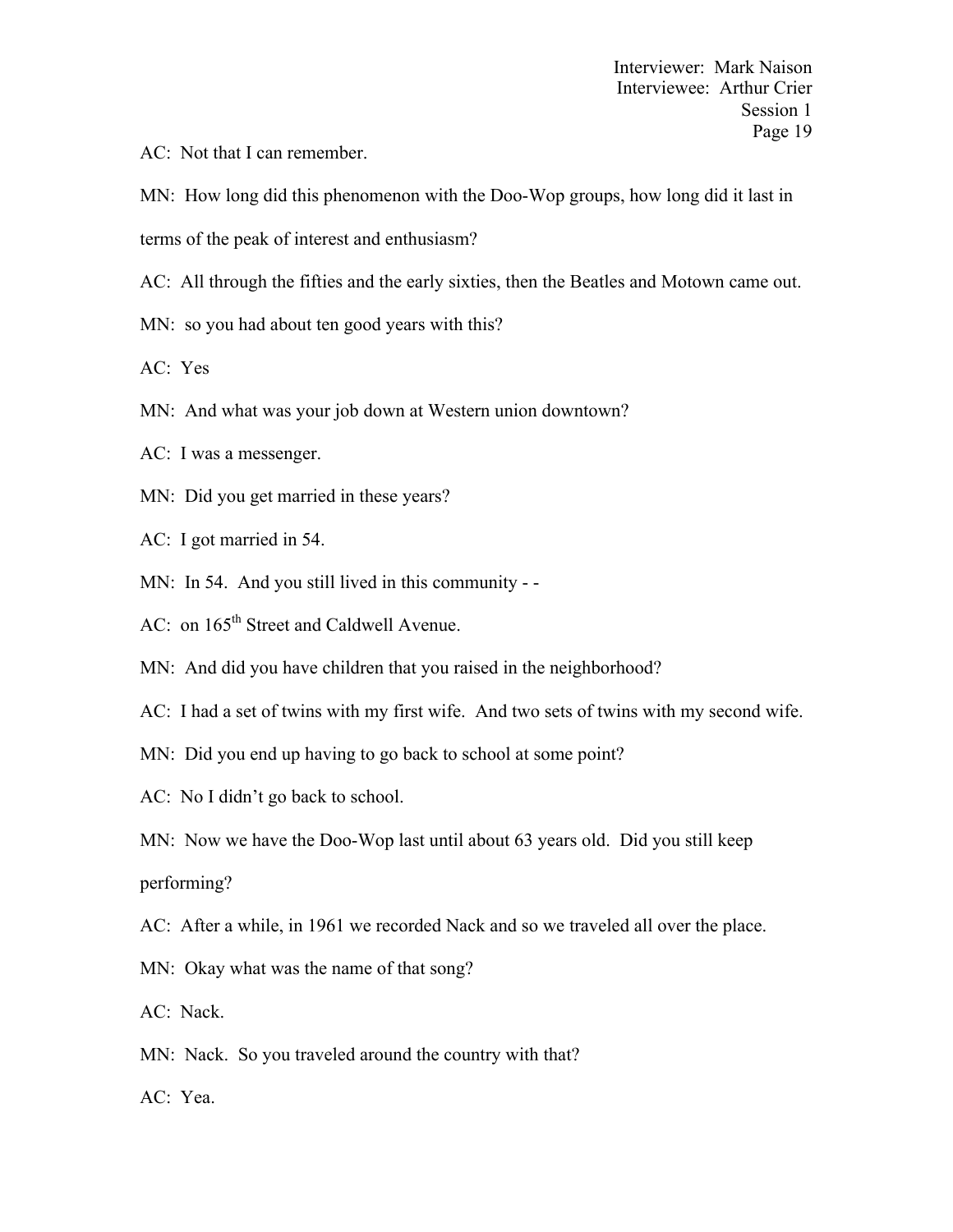MN: did you move from group to group?

AC: No, actually what happened with the Hells, I was a song writer, we were song writers, [inaudible]. What happened to be downtown when Robin Spencer, who sang with the Cadillacs, he came and said [inaudible] if you go downtown you can make some money writing songs, and that's how I became a song writer. We would go down to 69<sup>th</sup> street, the big building at 1650 [inaudible] We would all go in and sing our songs to them, and they would say no, we would go to the next floor, they'd say no, then the next floor, but you always had to turn it up loud because there was always somebody at these auditions. From doing that, I got to know everybody [inaudible]. That's how I got to do [inaudible] with Curtis Lee and all that stuff.

MN: Oh so you were the bass in that? [inaudible] That was you? Oh, I can barely start interviewing. You did that? That's one of the great things in all of – wow.

AC: [inaudible] some people call it cues, who were also black, but they read music and had their thing, so they didn't have it raw just like we had, and raw was what they wanted at the time, so everybody was hiring [inaudible] and Every Breath I Take, by jean Pitney.

MN: When you say, you did the arrangements or you were also in the --

AC: We came in with ideas.

MN: and so you did the arrangements and you also did the backups?

AC: Yes.

MN: Wow.

Third Voice: Did you know about the publishing and the - -

AC: No, we got advanced from the publishing, but didn't know about our own publishing. MN: Right, so this part of it at that point was - -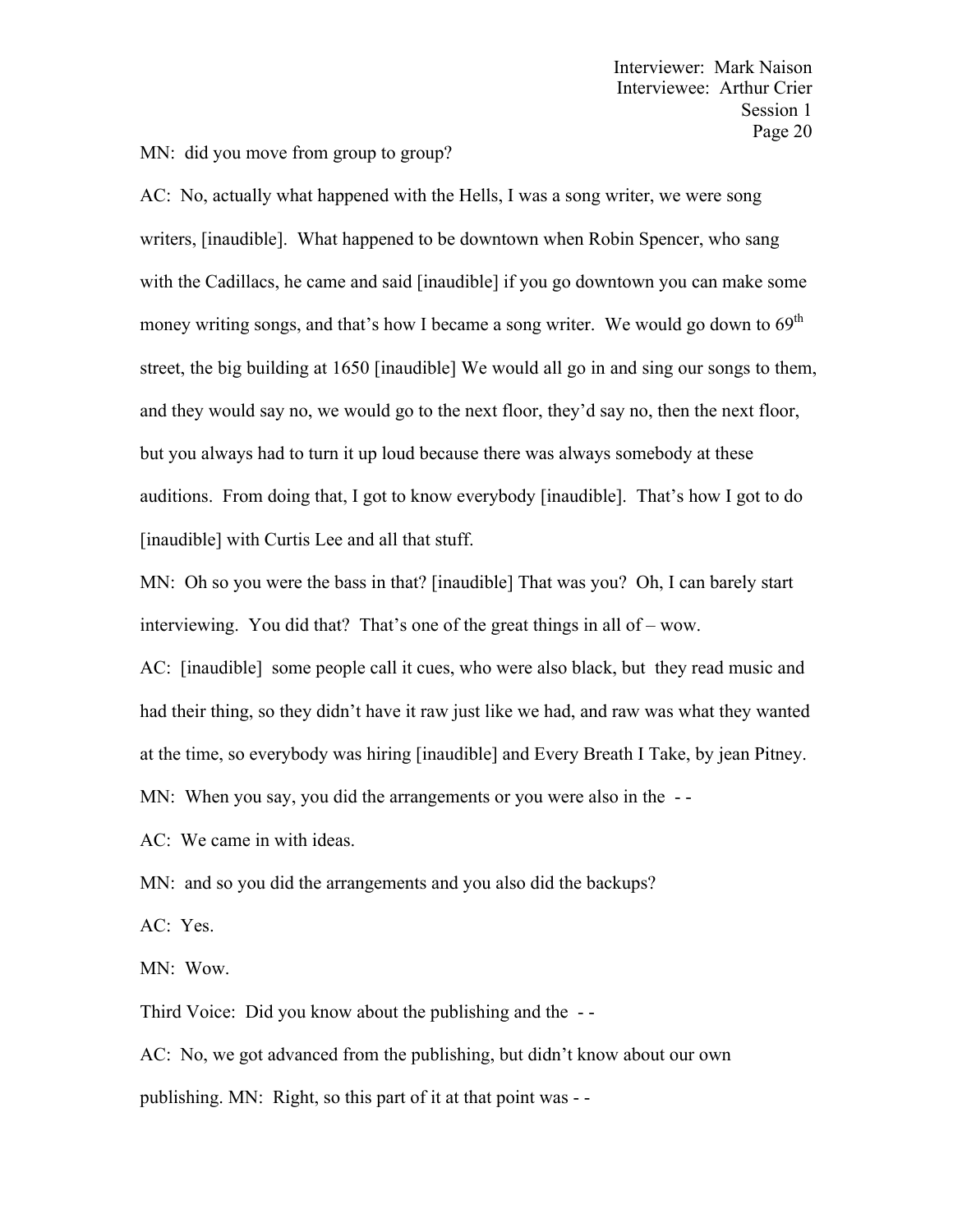AC: Now we was in the group [inaudible] was the girl, so that was the main - -

MN: How old were you when you discovered the girls?

AC: When I got to play in the Gay Tones.

MN: That was at 17.

AC: They changed my whole life.

MN: You were in the middle of the industry. You were doing arrangements, you were doing backup, and did you remain in the music industry all through the late sixties and all that stuff?

AC: Yeah, then I went to Motown.

MN: You worked for Motown, arrangements?

AC: As a song writer and arranger.

MN: Wow. And then you went to Detroit?

AC: Yeah, [inaudible]

MN: Wow. How did they find you?

AC: A guy named Al Cleveland, we needed a singer, we were in 1650 Broadway and our lead singer didn't show up so we went down by the [inaudible] building because the Church Club was there and a lot of musicians hung out at the Church Club, that's where you got your musician's numbers. When you sold a song you have to make a demo, so when you sold a song to a publisher, [inaudible] to make a demo. And so we saw this guy standing in front of 1690 Broadway with Marcels, I think he must be a singer, so I said he must be a singer. So I said would you like to make some money, do you sing? And he said yes. He had been there about three months trying to make it as a singer. He came from Pittsburgh, he was getting ready to go home, the Greyhound bus was around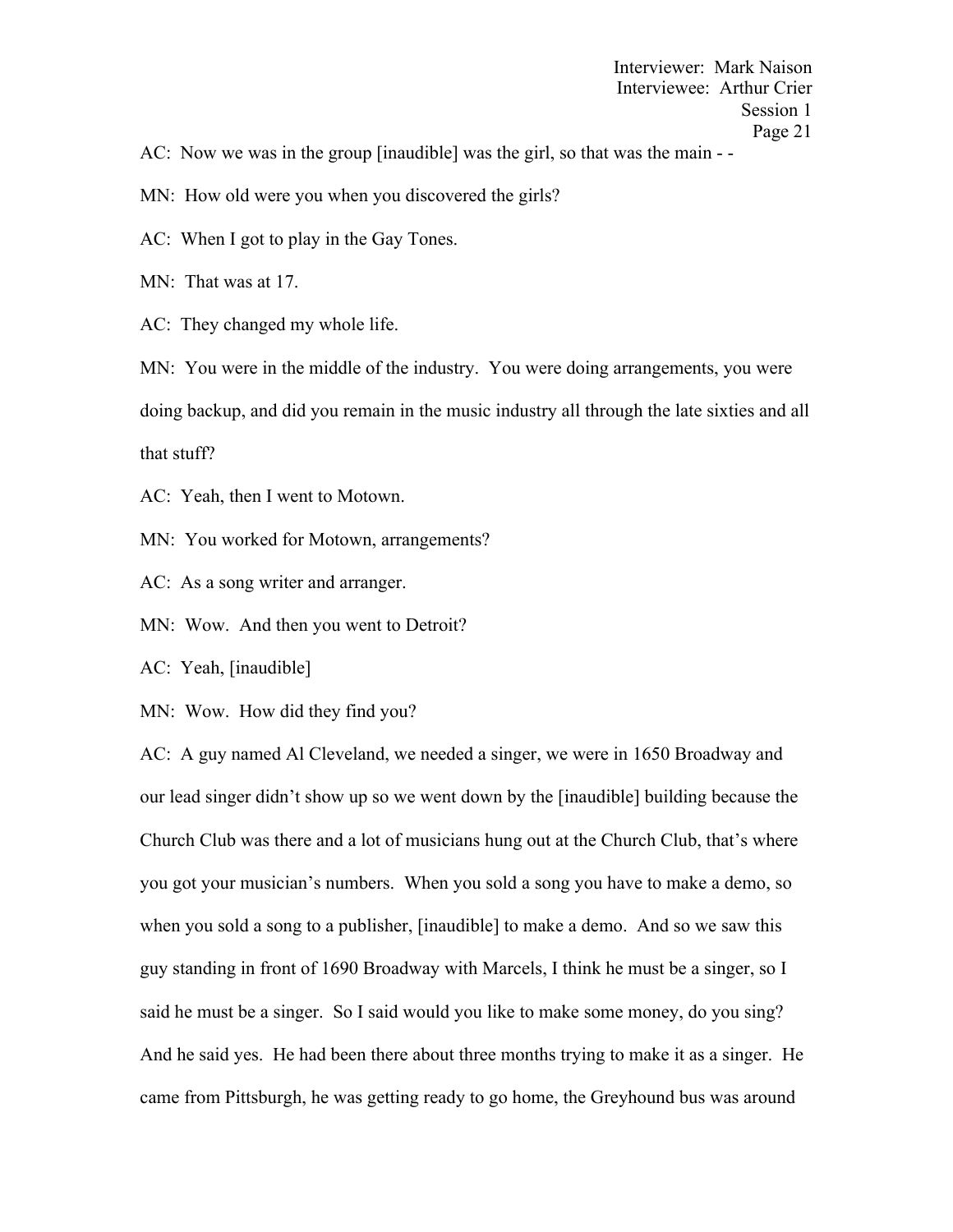$50<sup>th</sup>$  street at the time, and so he came up and he said [inaudible] He wound up writing What's Going On with Marvin Gaye and [inaudible] and he called it Jeans and Smokey Loved it and he came to Detroit to sign me up.

MN: Do you remember what year that was?

AC: That was 1968.

MN: 1968, now you were living on  $142<sup>nd</sup>$  Street, that was in Harlem?

AC: Yes.

MN: So you moved from  $161<sup>st</sup>$ , you moved from The Bronx to Harlem?

AC: Let me see if I can think about where was I at this time. I was with my mother, I was living in my mother's house, 1105 Tenth Avenue. We started making some money, so we got the suit across from [inaudible] and we was paying \$245 rent, when the rent was only \$40 a month.

MN: So the big money was in the arranging and the song writing, more than the performing, or - -

AC: Well, you know, at first I was skipping around. My first job was with Shapiro and Burnstein, Collins and I went to Shapiro and Burnstein, and we had a song called Turn the Page, and next thing you know we had a new publisher. And they signed us up, and we started making \$150 a week and we just had to bring in our music on Thursdays, so we had all the freedom in the world.

MN: You got paid \$150, that's a lot in those days.

AC: You better believe it.

MN: You made the transition from performer to song-writer, arranger, and performer, --AC: And manager, I had many groups.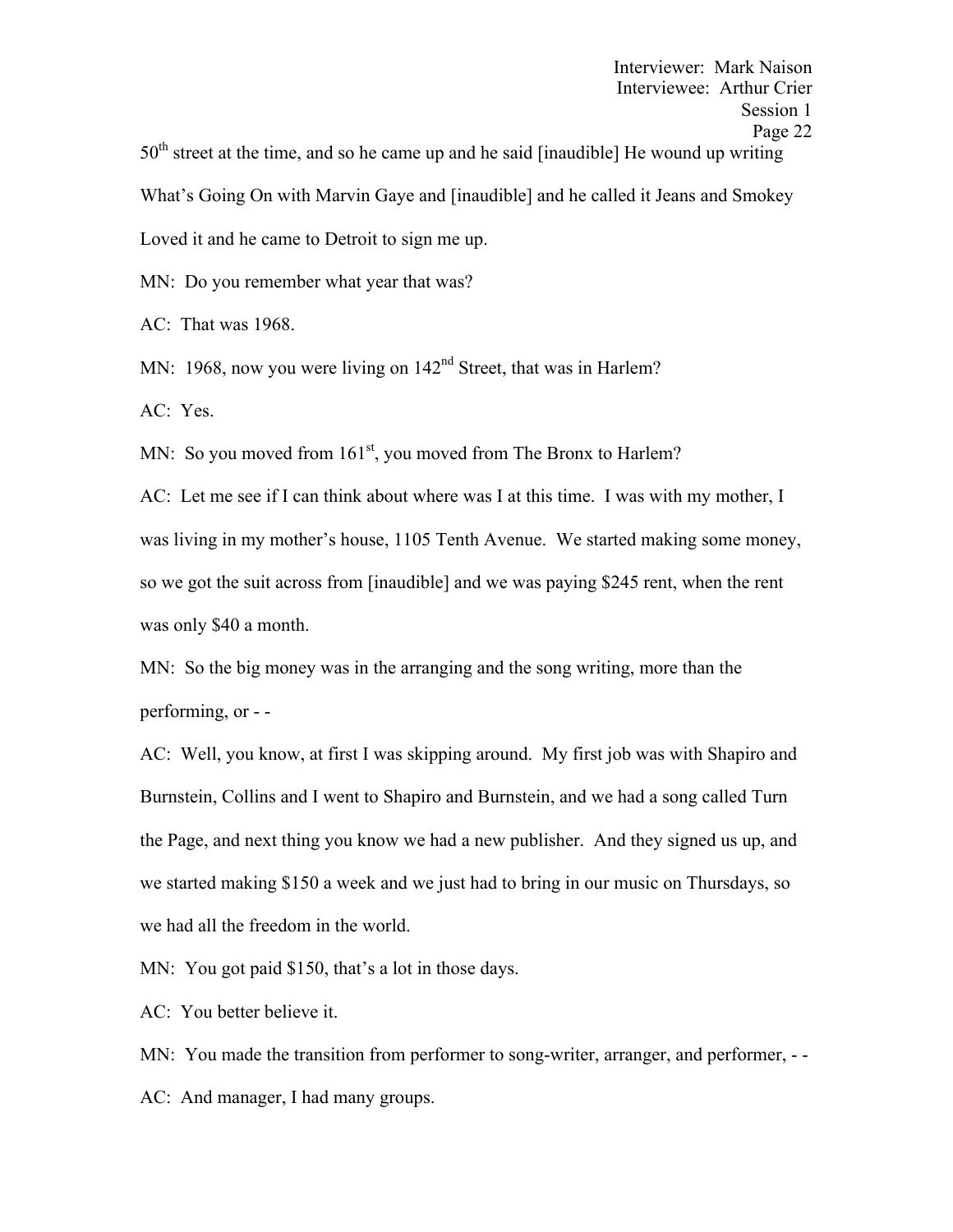MN: And manager. So when did you start managing?

AC: I guess I started managing between 62 and 68.

MN: Now this sounds like a great success story in terms of all the people who come from the streets and get into the music business, you figured out a way to make it a business that worked for you, and you did it dropping out of high school. What made you able to be so successful on the business end of this? Where did those skills come from?

AC: Well, you know, just from experiences, being around the scene, [inaudible] who was a friend of mine, he discovered Franky Hyman and The Teenagers and he discovered the [inaudible] - -

MN: Didn't he also write a song for the Chantelles?

AC: Yeah, yeah, and The Chantelles, [inaudible] or something like that, so he kind of hipped us about the business and all of that.

MN: So he kind of took you under his wing and said - -

AC: Really came out with [inaudible] for some money [inaudible]

MN: Now, did you know The Chantelles personally or - -

AC: Yes, they lived in my neighborhood by the way, on Prospect Avenue.

MN: I think they went to St. Anthony's.

AC: One of the girls lived in the building with my second wife. She knew her very well.

MN: So what was it like, you went to Motown in 1968?

AC: Yes.

MN: What was it like there in those days?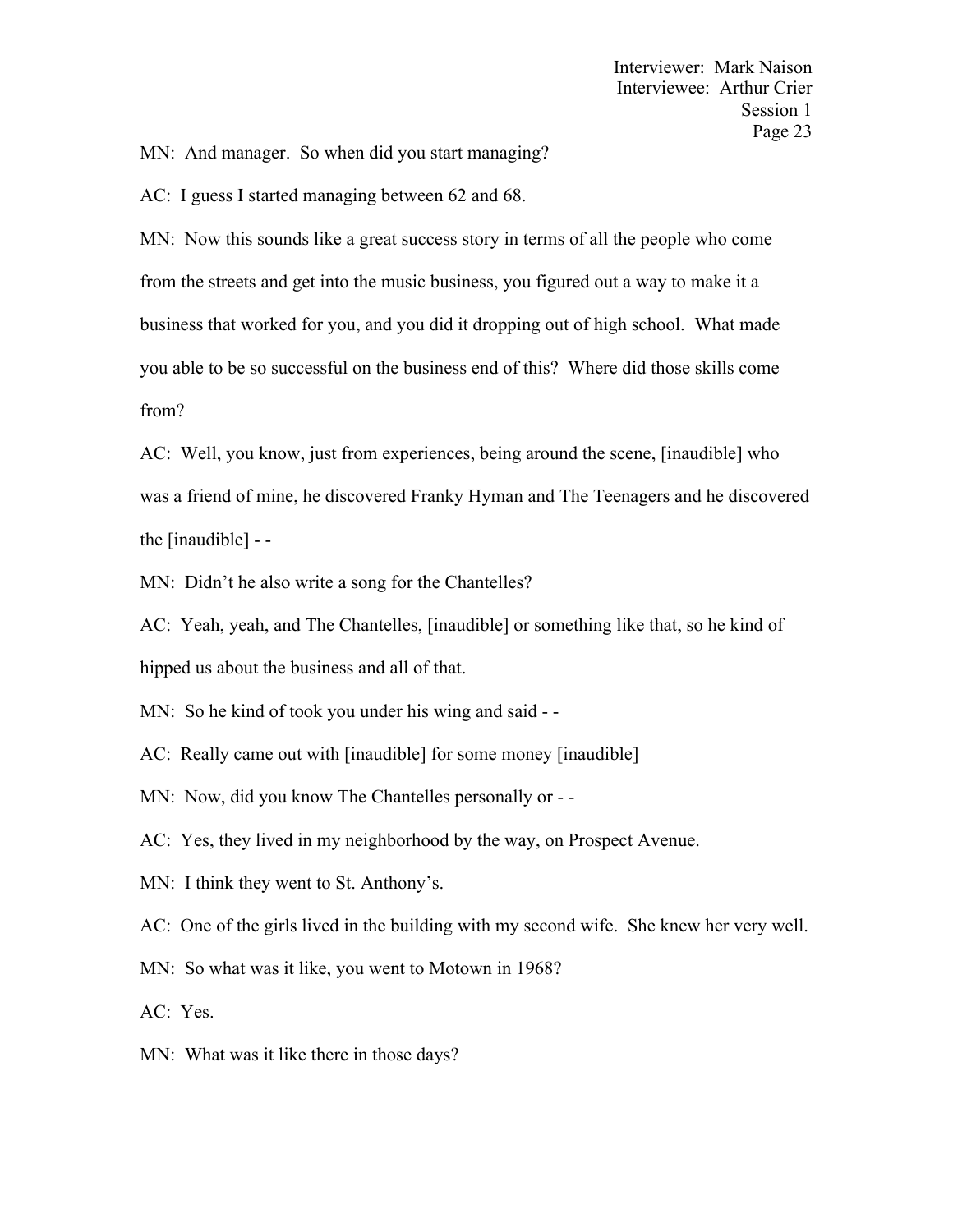AC: Well first of all I was used to the big studios in Manhattan, we had big fabulous studios that we would use, and when I went to Motown, and I saw the studio was in a private house, it was in the basement, I said wow, all this [inaudible] it blew my mind. And he was the one that started Barry Gordy was, that was the college, Barry Gordy was the college, and when they had a son, they had a panel, song-writers, publishers, sales people, and they played the record up and down, including his records. Sometimes they were like no, you need more bass and things like that. It was great. The man was fantastic. People say Motown sound, but it was really his business to make it [inaudible] MN: Now, there was a lot of publicity to the studio musicians.

AC: The Great Jamison, The Great - -

MN: Were they better than the studio musicians you had in New York?

AC: See the first thing I noticed, in New York, everybody sang at once. We sang, and it sounded good together. But he made tracks, he had to lay tracks because the studio was so small that the people couldn't separate. So he was the first one to start laying tracks. He laid tracks so all you had to do was concentrate on one thing, make sure your rhythm was straight. The, singer would take over, then you come back with the horns, the horns on top of the rhythm, - -

MN: So everything was done separately and then layered.

AC: Yeah.

MN: And that was not the way it was done in most places?

AC: No, everybody sang at the same time. The band played, so if they made a mistake or anybody made a mistake, you had to do it all over again.

MN: And he did that from the beginning, when he first started?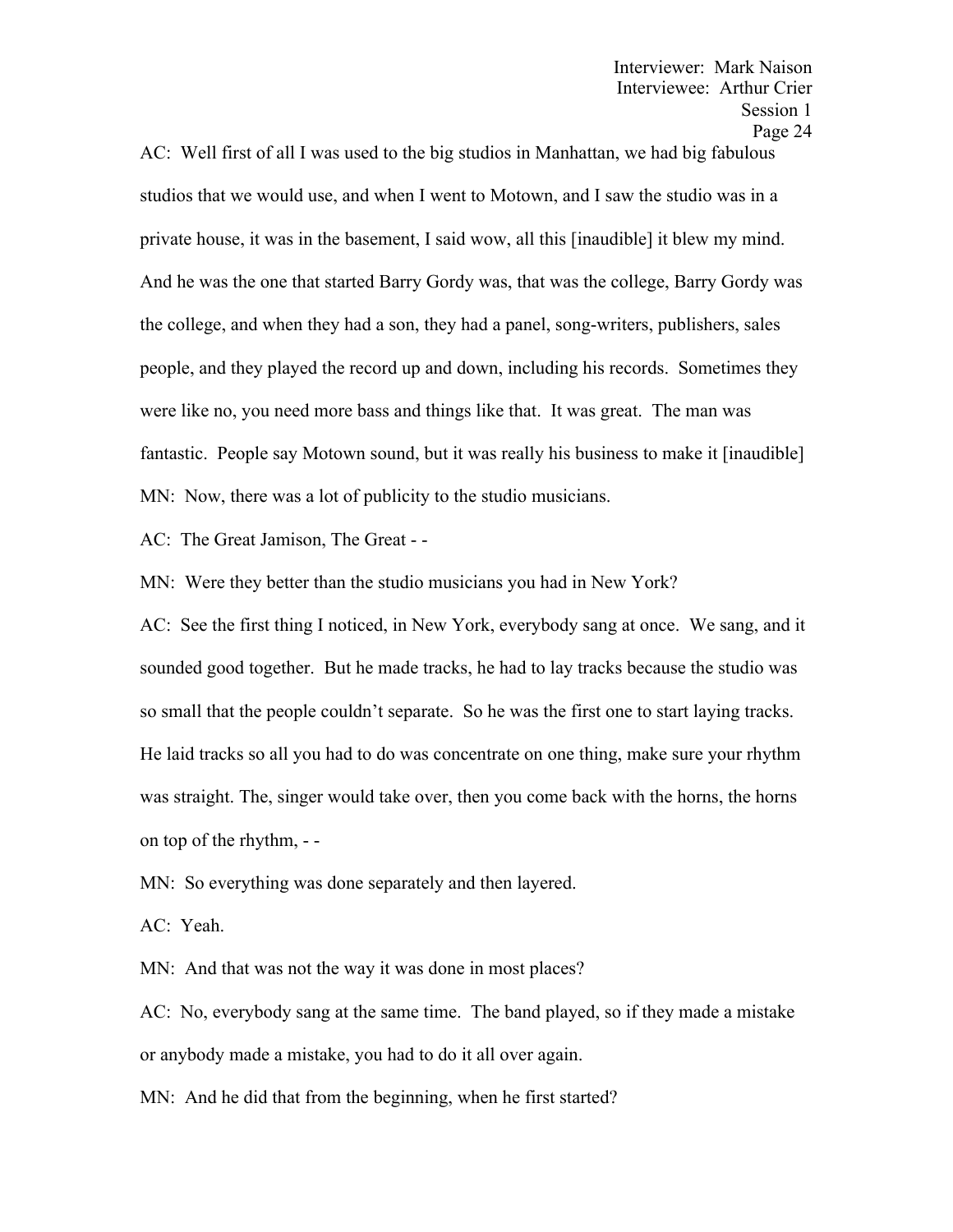AC: Well, he couldn't get the sac note if he wanted to use horn because it would overload into to other mics and stuff. The studio was so small the drummer had to go in the place and shut the door.

MN: When you went to Detroit, did you miss New York at all?

AC: I loved Detroit, I didn't miss New York at all.

MN: And how long did you stay in Detroit?

AC: Until 1972.

MN: Did you move out with Motown to Los Angeles?

AC: No, I went to [inaudible] to another company in Manhattan, I can't remember the name now - -

MN: Right On Records?

AC: Yeah, and that was a mistake because it led me to cocaine and dealing and all of that

stuff. I walked away from that after a while, I had a beautiful situation at a place up in

The Bronx, where you could rehearse with groups and stuff - -

MN: You were called Right On Records, like the Black Panther's "Right on brother".

AC: Yeah. And that was when they didn't cut me my paycheck.

MN: And did you move into another company after that?

AC: No

MN: You loft the business for a while?

AC: No, I never left the business.

MN: You just started to work as an independent?

AC: Yeah, I was still in the business.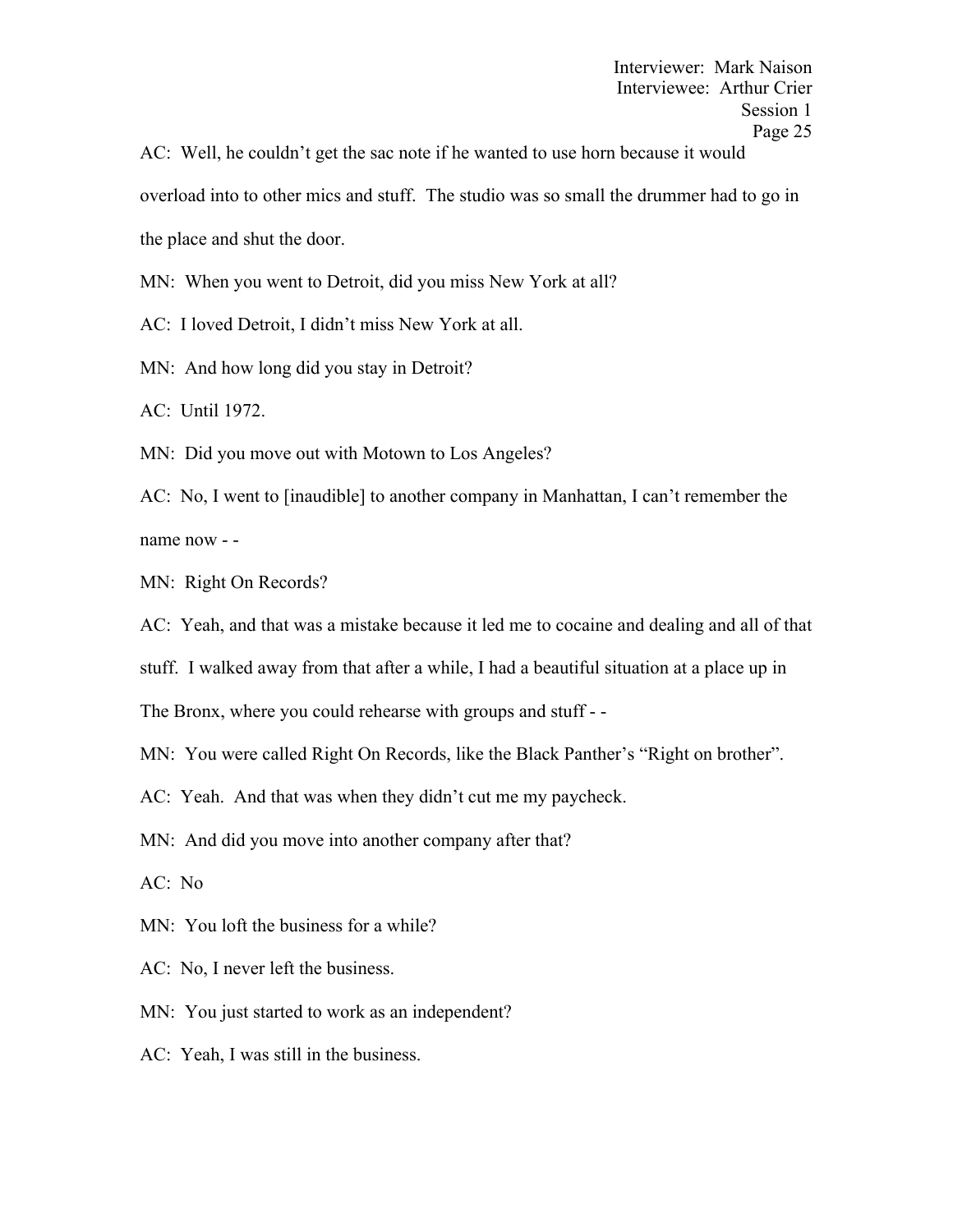Interviewee: Arthur Crier Session 1 Page 26 Third Voice: How did P.S. 99 tie into the whole thing with the talent search, were you involved with that?

Interviewer: Mark Naison

Multiple Voices: [inaudible]

MN: What year did you start running that?

AC: In 1972.

MN: In 72 you started running this program?

AC: It started out to get the job, they had the gangs, all the gangs up there, and I went down to the basement and they had this group called the Take Back this Block Association who was interviewing people for this job, and they had the Black Assassins down there, they had the guns and everything. And I think when Barry got to Motown, that kind of influenced them too, and that was it, I got the job, and I was supposed to lead recreation, that's what it started out to be, but what happened, I gave a talent show, and the director, Susan Boyd said I'll be out of town but I'll be back. So when she came back I sold five, but she didn't realize [inaudible] full time, and I started to do what I wanted to do. And I had a football team, I had a baseball team. Archie inspired me because his group was over there and they had the store fronts. They had a library and a place for recreation.

MN: Now how did The Bronx change when you came back to it from how you had grown up?

AC: Completely different. Drugs and everything man it was just messed up. MN: What did it feel like? You know, here you are, you came up on these streets, you've been incredibly successful, you reached the pinnacle of the music business, and you come back to your old community. What are the emotions like?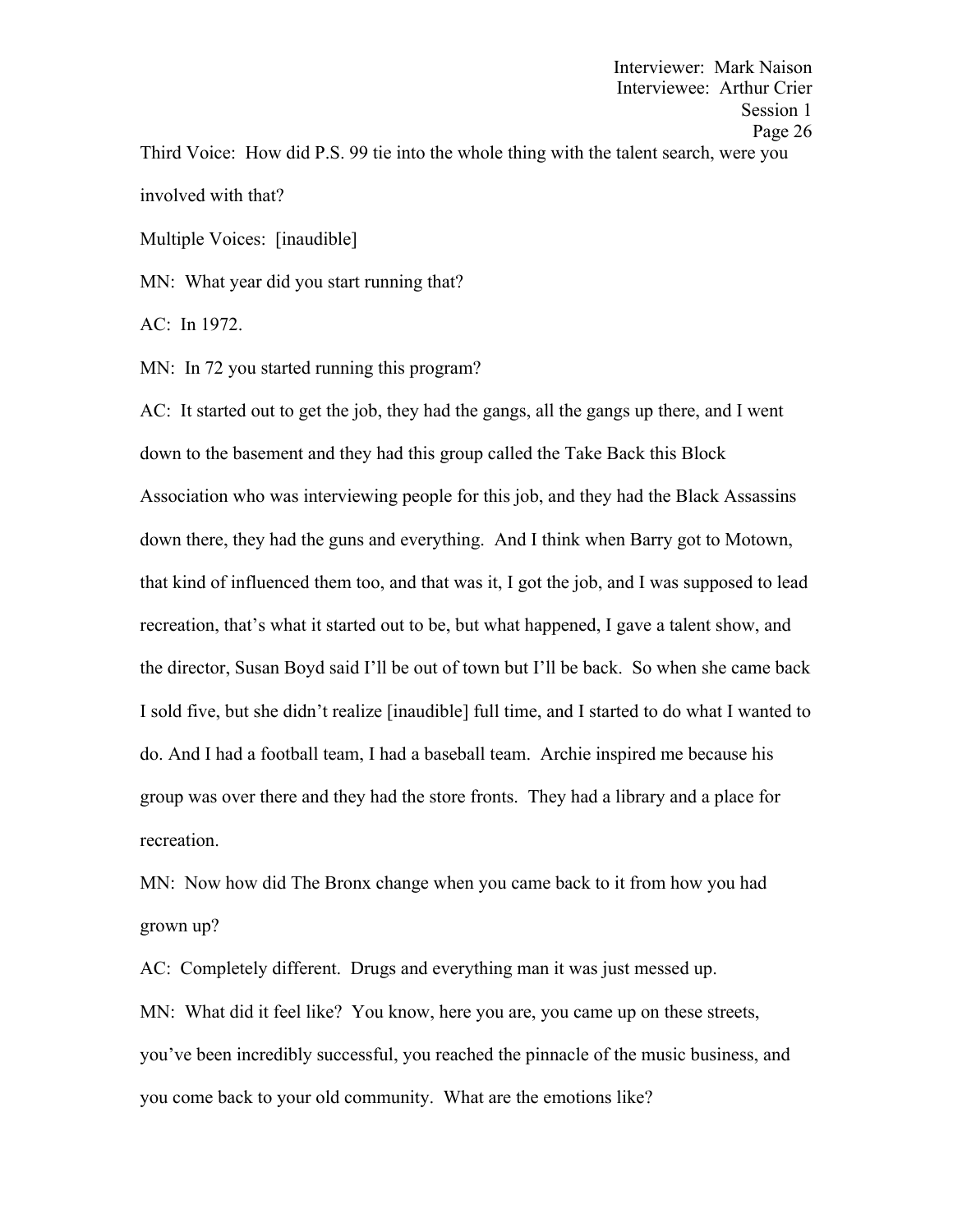AC: Well you know, I just figured I could change it. And I did. I stopped the gang problem. I had my own guys help me re-create the gang members with the talent show. MN: Do you remember this program?

Third Voice: Oh Yes!

MN: And where were the events held?

AC: Right down Tremont, on  $180<sup>th</sup>$  Street. What I did, we had them fix up the corner on 180<sup>th</sup> street. We had a basketball tournament that ran 7 days a week. The girls played on Mondays and Fridays. We had the team of younger boys play down the hill. I had my own little league team and we had two [inaudible] team, we had a football team, and we had the Family Day Picnic. We went to Van Courtlant Park and got money from the different stores and stuff. It was a big program. At that time I was working on Tremont and Mormian. Do you know Shirley Jones?

Third Voice: Yeah, yeah, yeah.

Fourth Voice (female): Where at on Tremont?

AC: Vice Avenue and 180<sup>th</sup> Street. That's when the rap thing and everything started.

MN: So you were there when hip hop started.

AC: [inaudible]

MN: Now what was your response to this? Did you see that this was connected to early traditions or did you have trouble with it?

AC: I had a chance to record all of those young brothers, a guy named Hal had owned The Salt n Pepper, he owned that bar and he owned this place where the hip hoppers would go in there and get [inaudible]

MN: Was this on Jerome?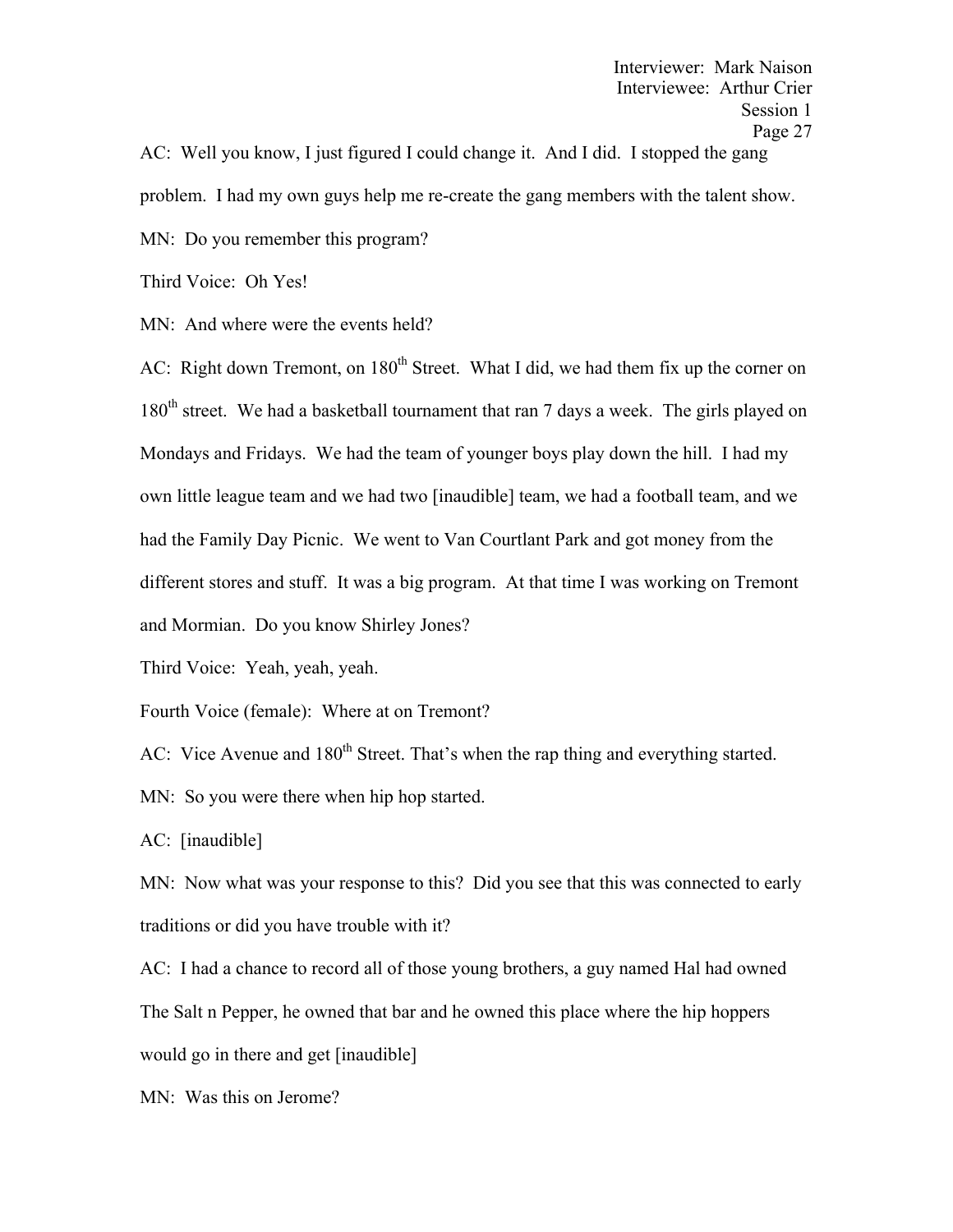AC: Jerome.

Third Voice: The Disco Fever

AC: Disco Fever. I started managing Disco Fever.

MN: You managed Disco Fever?

AC: Yeah.

MN: You should write an autobiography.

AC: I am. I sat on it. I got all these groups I can't think of all their names - -

MN: The Funky Four, The Cold Cut Brothers - -

AC: Yeah I've got my pictures with them. I said nah, they're not going to make it. I threw it out.

MN: Music education had been eliminated from the schools so they couldn't play an

instrument. Every time I saw it, I was a manager at another place, Foxide Plaza - -

MN: That was a club?

AC: A beautiful club. So this guy, he was the first guy to ever rap, had a podium,

because the Sugar Hill Gang took all his rhymes and put it on record.

MN: Not Grandmaster Kaz, Kool DJ Hurt?

AC: No, no, no, I can't think of his name.

MN: Not Africa Bombada?

AC: No, Africa Bombada didn't do anything but talent shows and went to Bronx River.

MN: So they would do talent shows?

AC: Yeah, and they were feared, I forgot the name that they called themselves but everybody - -

MN: Zulu Nation.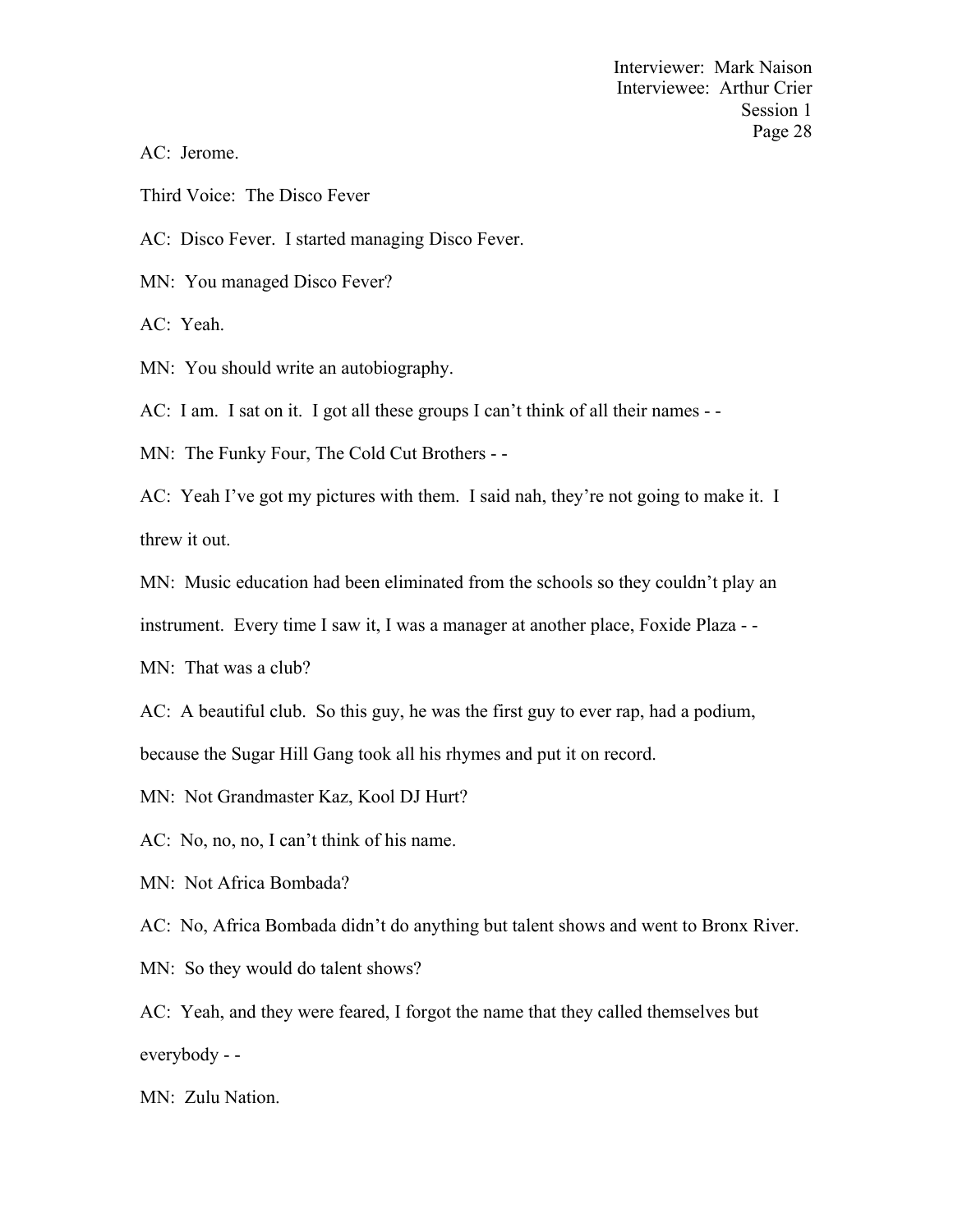AC: Right, everybody in the projects was a gangster.

MN: They were the Black Spades. Not Mellie Mel from Grandmaster Flash and the Furious Five?

AC: This guy, I know he was the first one to get hired to, you would see at the Apollo.

[inaudible] This my son's group, that's my son here, GQ. Disco nitrates

MN: Oh I remember - -

[END OF SIDE A OF THE TAPE]

[BEGINNING OF SIDE B OF THE TAPE]

AC: I got that athletic background so - -

MN: Look at this. So, we're just toughing the tip of the iceberg. Oh, this is from your league?

AC: Yeah that's on 181<sup>st</sup> street around the corner. This was the football.

MN: Now Arch ran football leagues. Is that where you met him?

AC: No I met him before, I don't know where, but I know that he started it because he was in it before I was in it.

MN: He was working with the youth program in Morrisania.

AC: Morrisania, yeah.

MN: And then he had his football teams which he still has to this day.

AC: Right, right. I had a picture of The Cold Crush , I have one of their Albums, Live In Connecticut, they lived on my floor when I lived on  $180<sup>th</sup>$  street.

MN: In the same building?

AC: Same building.

MN: Was this in a complex or, --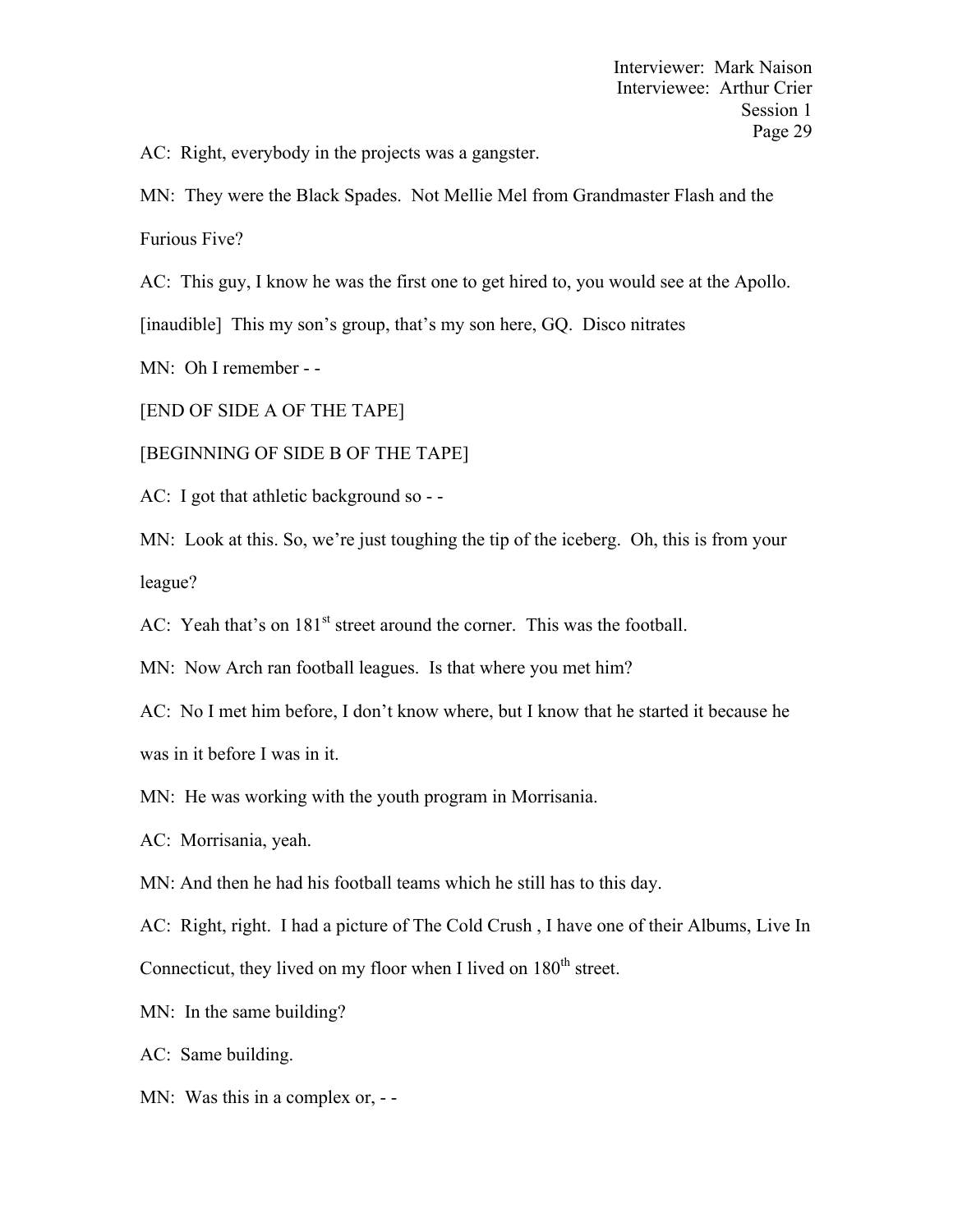- AC: Lamburgh Houses.
- MN: Oh Lamburgh Houses, okay sure.
- AC: That's Cold Crush.
- MN: That's Cold Crush?
- AC: We were getting ready to go entertain at Riker's Island.
- MN: That's unbelievable, [laughter] DJ Charlie Chase and Grand master Kaz. And they
- lived in The Lamburgh Houses with you

AC: Yes.

MN: Now, so you felt that okay, the fires have happened, the gangs have happened, and you are going to create this positive turnaround.

- AC: That's right.
- MN: Did you get involved with any of the housing groups that were rebuilding that year?
- AC: Well there were six houses, [inaudible]
- MN: Was that the church's or was the a -
- AC: [inaudible]
- MN: Now do you have any contact with this woman Genovee Brooks from The Mid-
- Bronx Desperados? Does that name ring a bell?
- AC: Yeah that rings a bell. [inaudible]
- MN: Yeah because those were the areas that really burned longer and she would

[inaudible] So you became, were you still doing recording stuff and writing in those

days?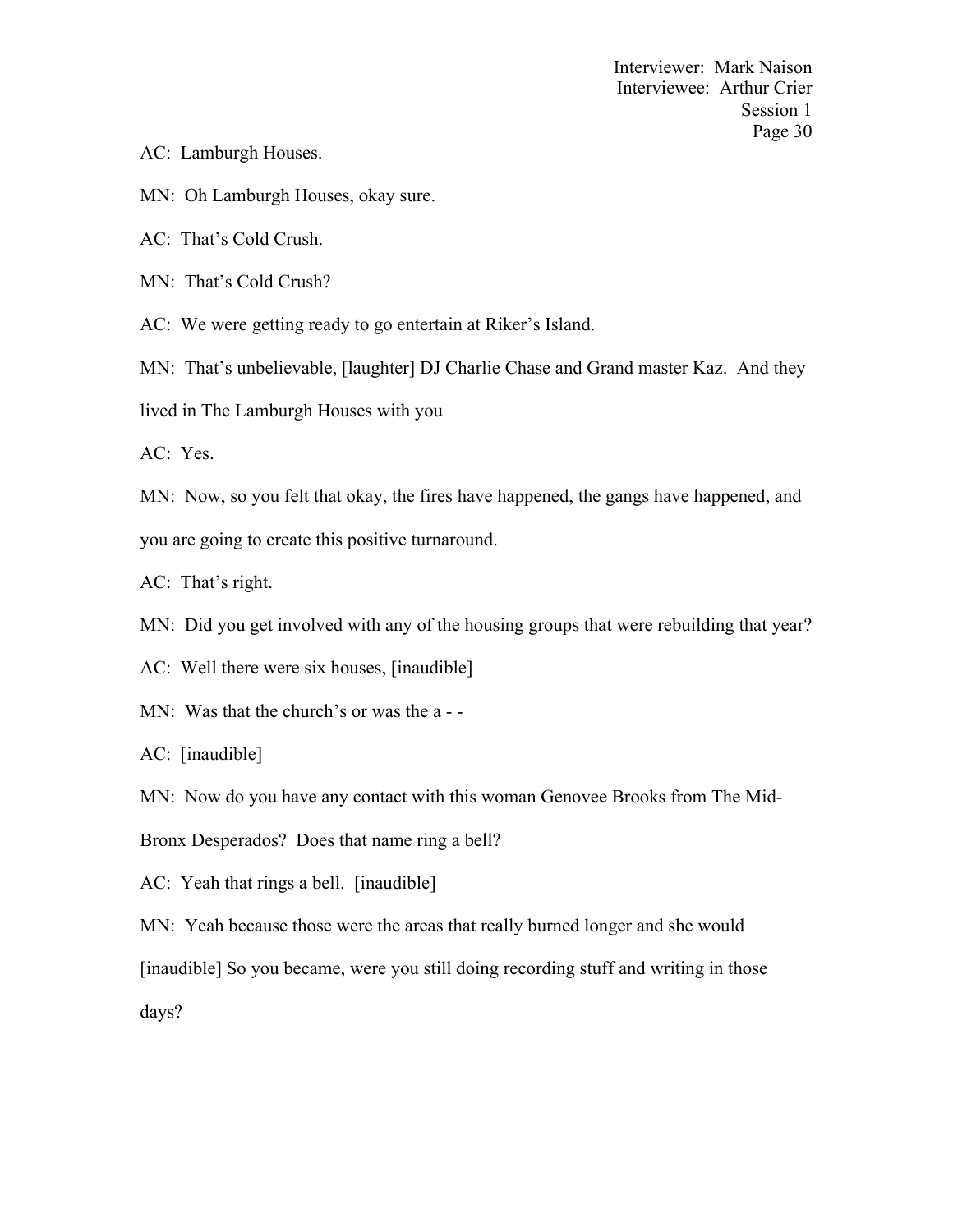Interviewer: Mark Naison Interviewee: Arthur Crier Session 1 Page 31 AC: In those days? Yes. My music was always recreation for me. I was thinking about those talent shows at Riker's Island and stuff like that. I went to hospitals and sang to senior citizens.

MN: This is fascinating because you were sort of inspired by 99 - -

AC: That inspired my childhood.

MN: And then began to bring it back to a different time.

AC: Right, exactly.

MN: And so from Doo-Wop to Hip Hop.

AC: Yep.

MN: When Hip Hop started, were kids still doing R&B and funk and that sort of stuff or did Hip Hop sweep away the earlier forms?

AC: Well, James Brown was the man at the time, James Brown was funk, that was the music then.

MN: Did you have kids who were still playing musical instruments in The Bronx?

AC: No. Not really

MN: See that's the thing that I guess is [inaudible] is that you lost that, you lost the instruments. So they had to sample James Brown to create the beats.

AC: Yep. Yep. It's a shame in a way because we had some good musicians in our days and instead of playing drums, people just get a keyboard because the keyboard had every sound on it - -

MN: You didn't have the horn players?

AC: No.

MN: Were you still doing this in the eighties?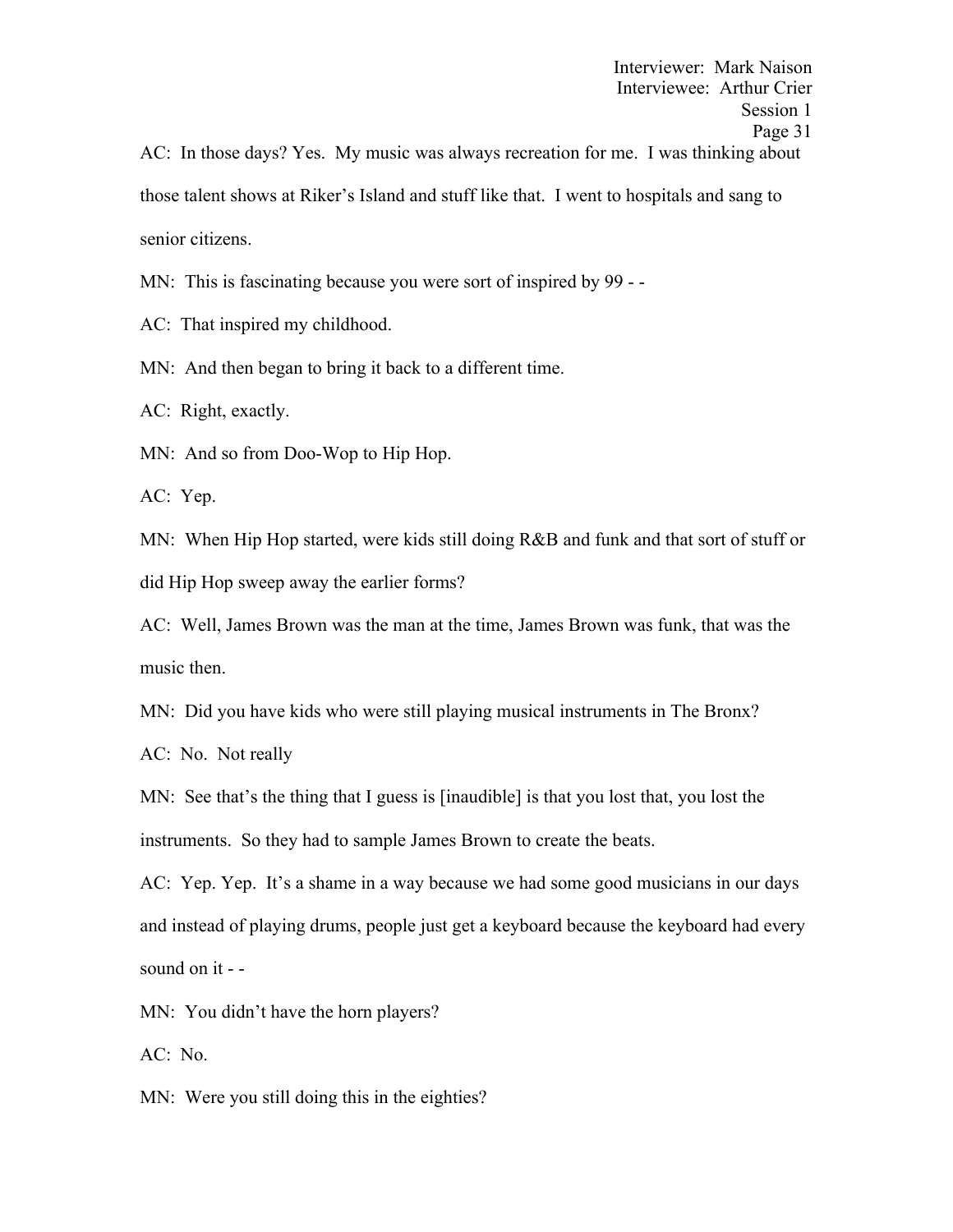AC: Yes.

MN: You were also there when crack hit?

AC: Yeah, when crack hit, I was working for, I was the youth coordinator for the mayor. Who was the mayor? Mayor Koch, [laughter]. Yeah they had 52 youth coordinators in the city and I was assigned to Family Board 6 in The Bronx.

MN: One of my former students grew up in Bronx Park South and she remembers at the time you were doing the talent shows it was really safe and then when crack hit, it really turned - -

AC: That turned around 1983 or something like that.

MN: It was as early as that?

AC: 83, it got popular in 85. That's when it really, yeah.

MN: Were you involved in the group that started the Old Timers' day in Crotona Park?

AC: That came from  $166<sup>th</sup>$  street. That was the  $166<sup>th</sup>$  street reunion. What happened,

they came to fix up the park at  $166<sup>th</sup>$  street so they had it at Crotona Park. They had it at both places.

MN: So it started out with the people who used to live on  $166^{th}$ ?

AC: Or in that neighborhood.

MN: In that neighborhood. It was the Forest Houses and all of that.

AC: Right.

MN: So who were some of the people who were involved in that original group that, or was this thing just taking off?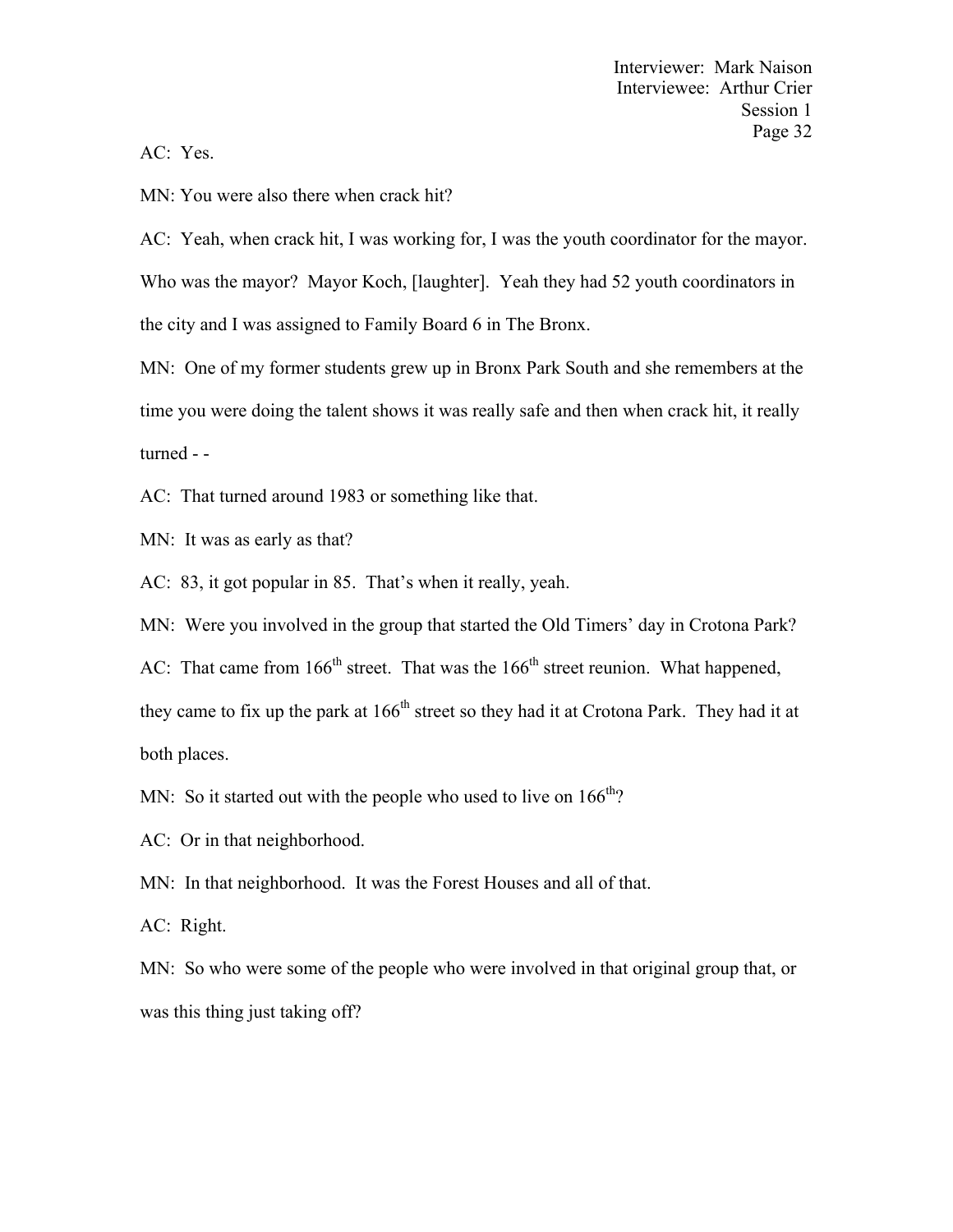AC: Actually [inaudible]. I know Doctry because, first of all he is a good role model, and he is still doing it, what he started doing, so I really honor him a lot, I really respect him.

Third Voice: He was a youth coordinator also right?

AC: No, I don't think he was a youth coordinator. I think he was working with, who I thought was messing around with that lady that got busted - -

Third Voice: Gloria Davis?

AC: Yeah, he used to mess with Gloria Davis, she promised him jobs and he never got it.

- MN: He told me he came down to work in the Jackson democratic club -
- AC: Yeah, all that. [inaudible]
- MN: When did you start the Morrisania Review?

AC: 19, it probably says on that record right there. It's got a little thing inside the book, it's a booklet in there.

MN: Historical Union, yeah, since 1994, wow.

AC: Yeah, there it is. I asked everybody who came from the Morrisania area, everybody who had a hit, [inaudible]

MN: And here it has Dearest Arlene,

AC: [inaudible] You have to give him a little credibility because he was on of the guys

who really did it. He came back and - -

- MN: Do you have a Show for Bronx Net?
- AC: Yeah, I still have it.
- MN: You still have it?
- AC: Yeah, Doo-Wop is alive.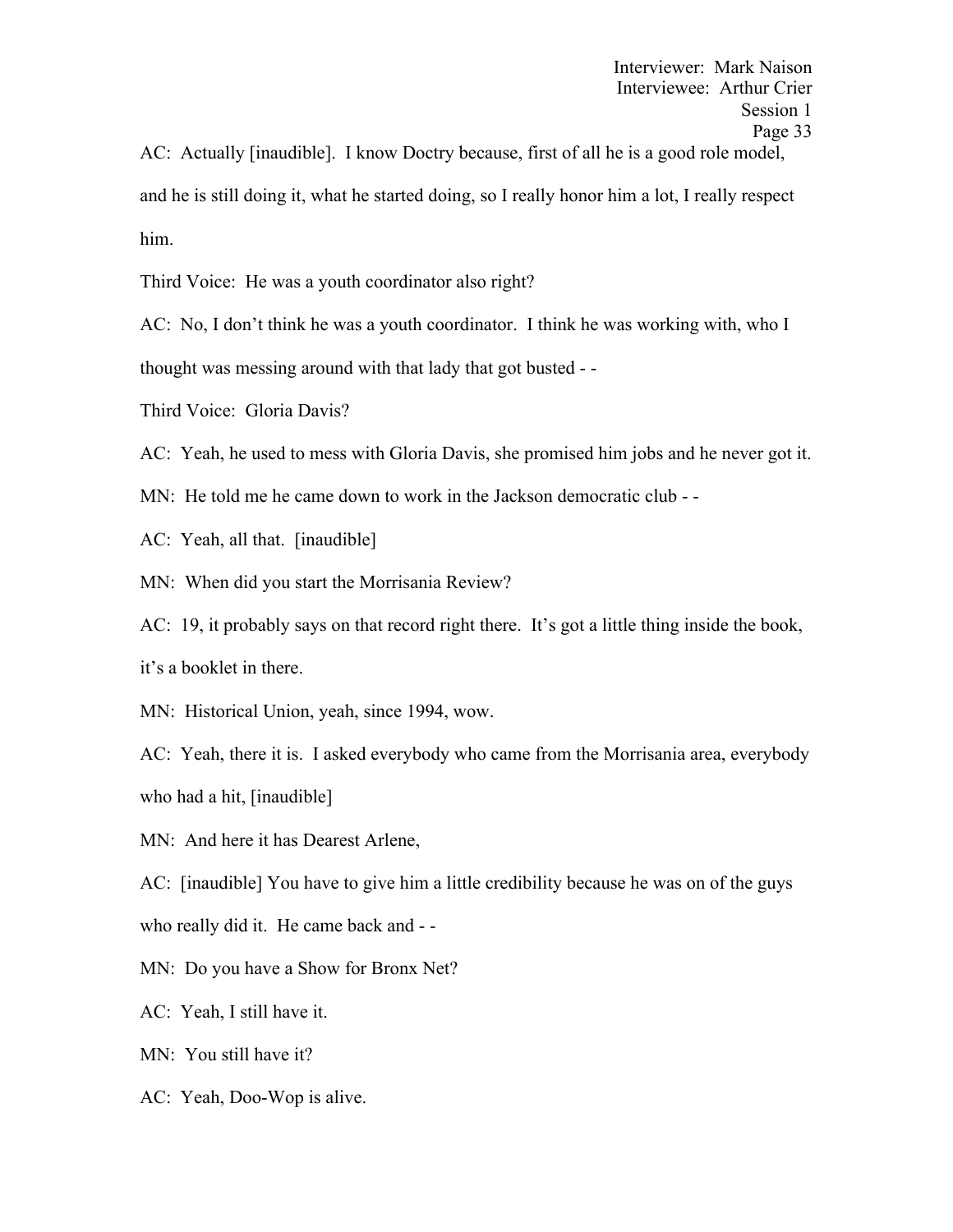MN: And when is that on?

Fourth Voice (female): You were supposed to do The Bronx Net right here. [laughter] AC: I don't know because I live down south, I know I saw it this week on Monday and Tuesday.

MN: So you do it from down south?

AC: No, no they're re-runs, and I've been re-running it for a long time. I get a lot of letters, people love it.

MN: When did you --

AC: Start that?

MN: Yeah.

AC: About 13 years ago.

MN: Wow so these are shows from 13 years ago?

AC: Some of them from 6 years ago because I think we stopped around 6 years ago, 7, 5,

or 6 years ago. [inaudible]

MN: Oh no this stuff is not going away. I also think it's important for the younger generation to realize the continuity between what you were doing and, because you were there to help jump start Hip Hop, having that experience.

Third Voice: Do you think the kids, most of your viewers are older right, for the program? [inaudible]

AC: [inaudible] A lot of white kids, they really love it; young kids. And older people like thirty up.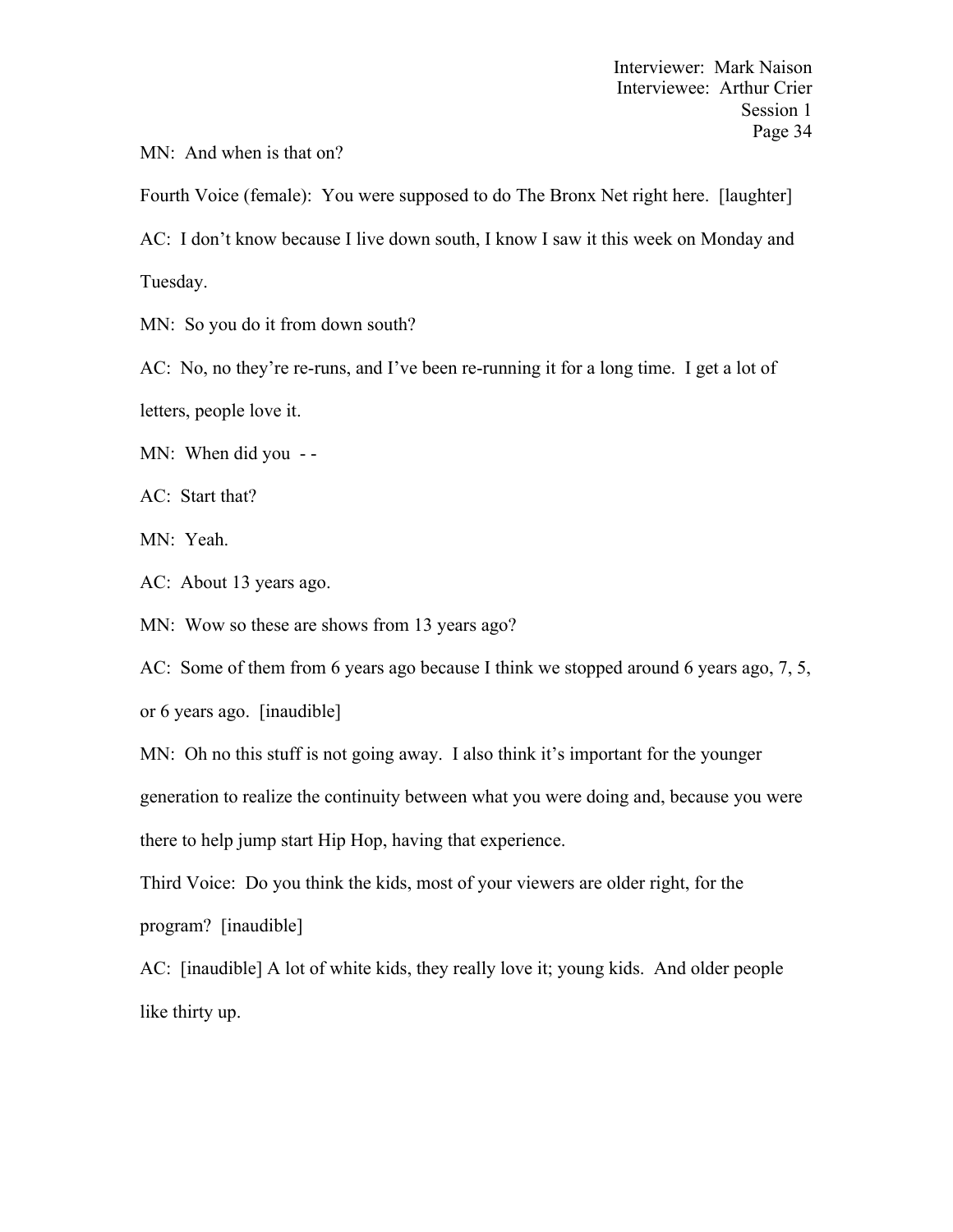it's also hard to get them into any one, you know, like it's a group of four or five years old.

MN: This music has really lived on in addition to the Black community, the Italian-American Community.

AC: Yeah, that's right.

MN: Because I was involved in little league in my neighborhood, we used to have these fifties [inaudible] - -

AC: I went to a guy named Ronnie Idol, he had shows out in Jersey. And the first time that we had went out there, I was surprised because 95 percent of the audience was light, and I remember that [inaudible] I did a PBS show with the corps, this year, the show for New Year's Eve.

MN: Oh I saw - -

AC: The Doo-Wop.

MN: The Doo-Wop, I think I was wore out by champagne by them. So you were playing that crowd that all came out on the stage at the end?

AC: No, no, we just sang our song and - -

Third Voice: They did two or three of those shows.

AC: A lot of those shows.

MN: now the Festa Brothers were in the chorus?

AC: They were in the chorus, yeah. Form Jennings Street. When their record broke, [inaudible] Floyd McCray.

MN: Was that the Million Man Shaboom?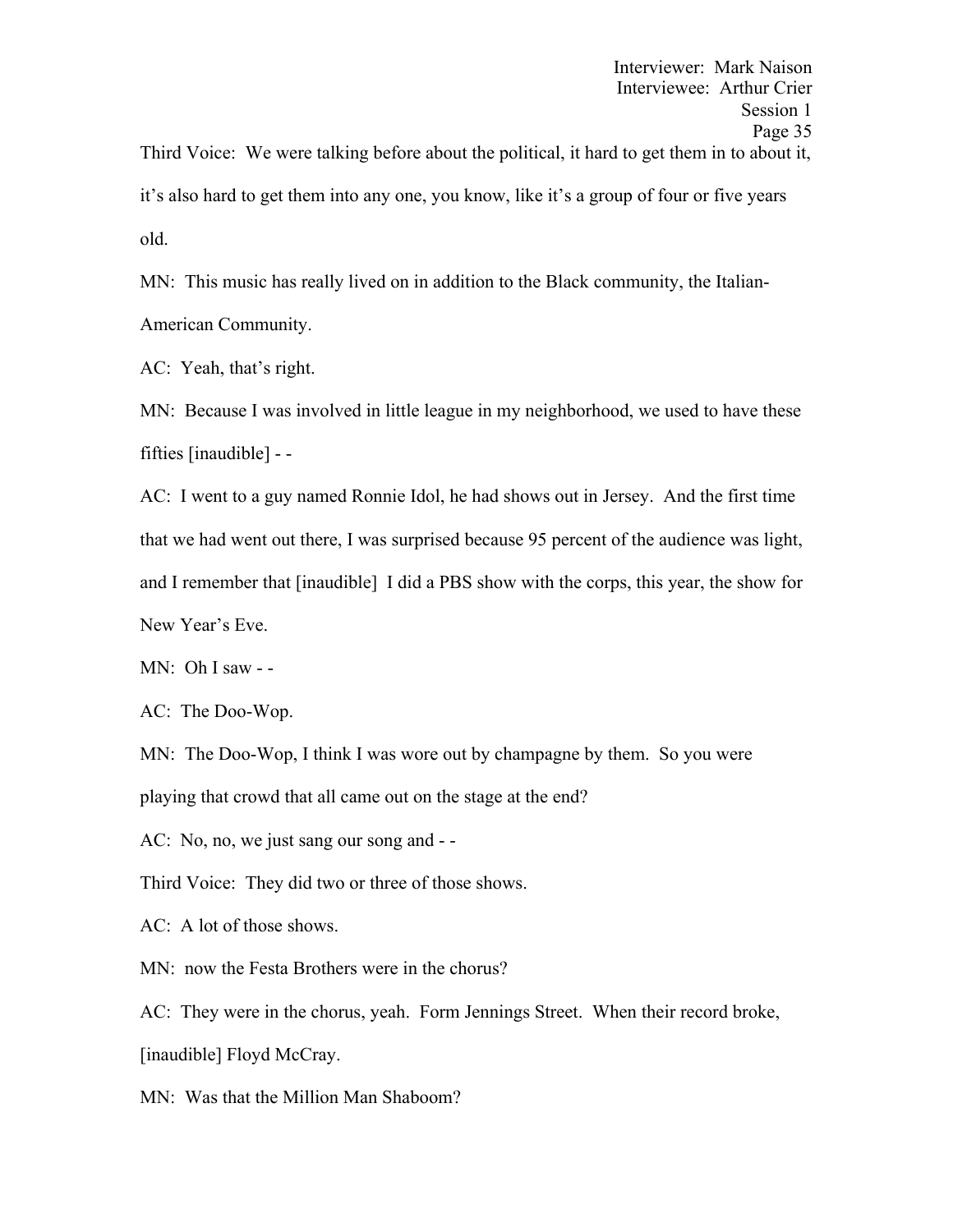AC: Man Shaboom. 1954, I think Billy Williams' Quartette had to get with it, Stan Freeburg had a copy hit with it, there was Latin record, and naturally the [inaudible] and the Quartettes had five big record in 1954. The only thing bad about it is that nobody told me [inaudible] tone that down, tone that down, and then happy Days came out, and now they get a five way split and they get at least 80 or 90,000 a piece off of Shaboom that the - -

MN: From the show Happy Days?

AC: No, that's what started to bring back that music [inaudible] She copied my song Nag and sold ten million, ten million copies.

MN: You get royalties for that?

AC: Yeah but what happened was

Fourth Voice (female): Give me a call

MN: Okay, data, thank you so much for - -

AC: You know we should definitely try to get together and we need to try to do some census tracking, where it really was in my community.

MN: Right, we'll talk about that because you know how to do that stuff.

AC: Okay.

MN: Okay now what did it mean to the rest of you in 54? Was that important to your career in recording?

AC: Yeah, recording opened the door. They did the first crossroads. G By the Curls was actually about a month ahead of us, but to me that just opened the door for everybody.

MN: And then you realized that the whole - -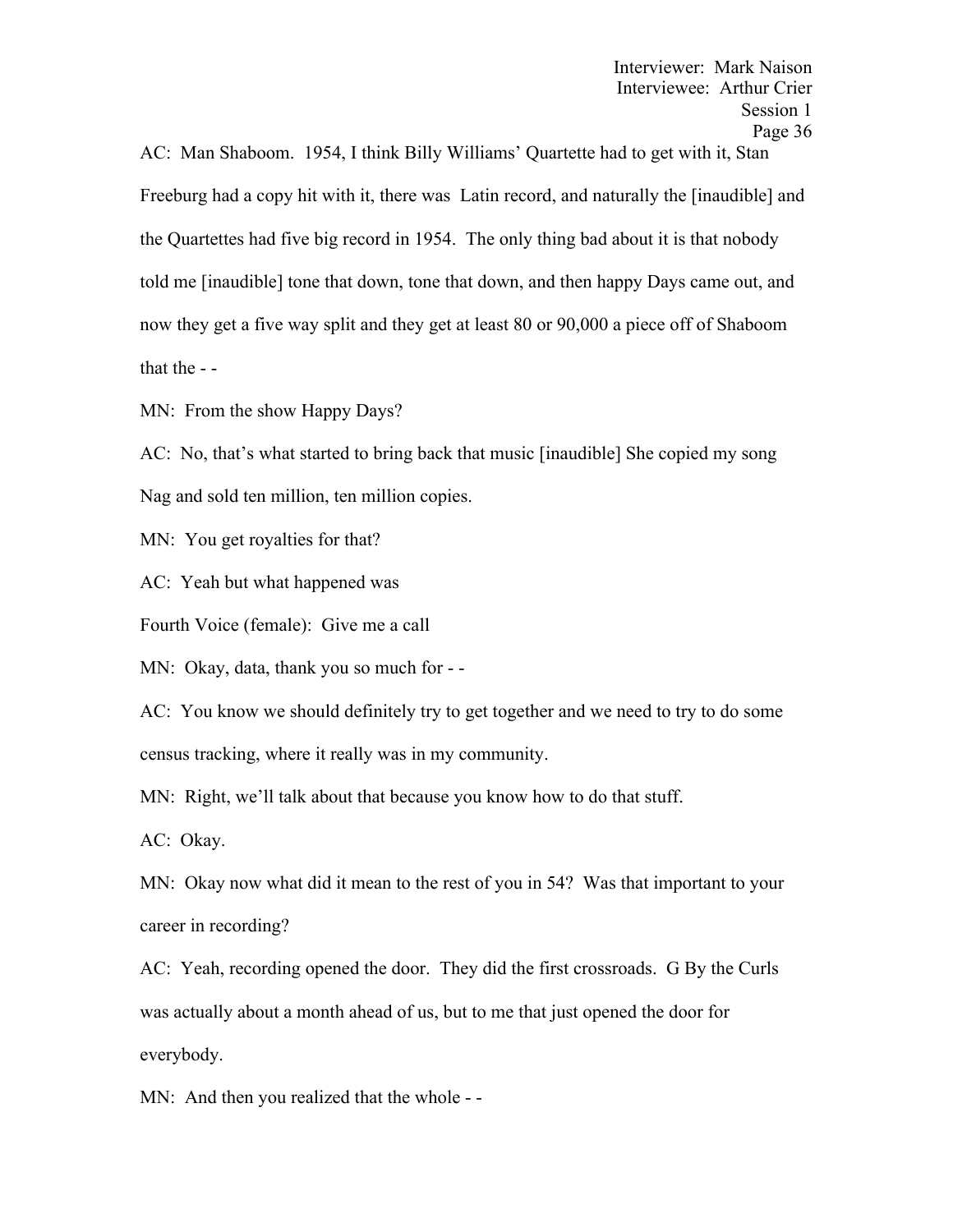AC: That was my buddy, I used to hang out with him, I would go get him and go sing with him. That was my group, and my group would go outside now [laughter]. Because they all get, their families get all the royalties. It makes a lot of money, she makes a lot of money. It's been in all kind of movies, cartoons everything. Chainsaw Massacre, the song that, it's a big song.

MN: In terms of your musical career, which song brings you the most royalties now?

AC: That right there, Nag.

MN: That's because you wrote that so you get the song-writer's credit?

AC: Right, exactly.

MN: Is your family originally from the South or the Caribbean?

AC: My mother is from the South. She was from where I live now, at my grandmother's house right now, Warsaw, North Carolina.

MN: And where is the nearest city to Warsaw, North Carolina?

AC: I would say Fayetteville is about fifty miles away.

MN: And your father's family is from Yonkers?

AC: Are from Yonkers, yes.

MN: So they were long-time New Yorkers?

AC: Yes.

MN: Did your parents meet in New York City?

AC: I don't know.

MN: Now going back to those early days, is there anything that you didn't remember to

say when we were going through them earlier, things you'd want to - -

AC: I had an amateur boxing career and won a championship.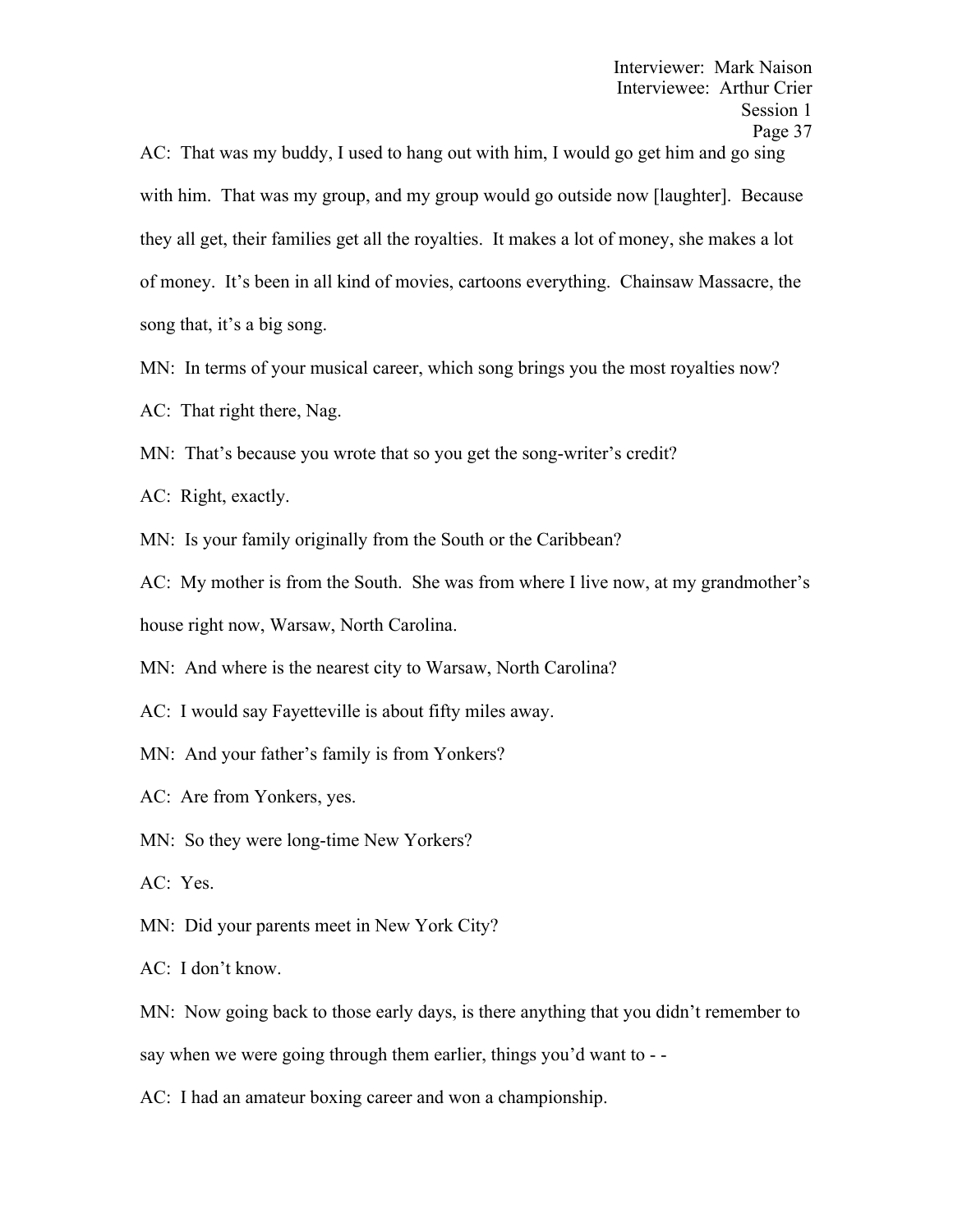MN: you were an amateur boxer?

AC: Yeah.

MN: In - - -

AC: In the Tri-State tournament, as a heavyweight. When I was fifteen I weighed 185 pounds.

MN: So this was with Golden Gloves?

AC: No, this was a Tri-State ting that 99 had hooked up.

MN: So they had a boxing program in 99?

AC: Yeah.

- MN: See back then nobody told me that. They had a boxing ring in that school?
- AC: No they didn't have a boxing ring there.
- MN: So how did they train you?

AC: I went through the PAL.

MN: The PAL center, where was that located?

AC: On 152<sup>nd</sup> street, somewhere near Morris Avenue or something like that.

MN: And it was a PAL center which had boxing.

AC: Boxing, yes.

MN: Was that a popular sport for the guys in the neighborhood? Was that seen as a path  $\frac{1}{\sqrt{1}}$ 

AC: I don't know, I remember those guy on my block that were older than me, I saw

them on T.V. get knocked out and everything. [laughter] But baseball was my main thing.

MN: Did you ever try to play professional baseball?

AC: Yeah, I went for a try-out and I remember that's why I joined the Marines [laughter].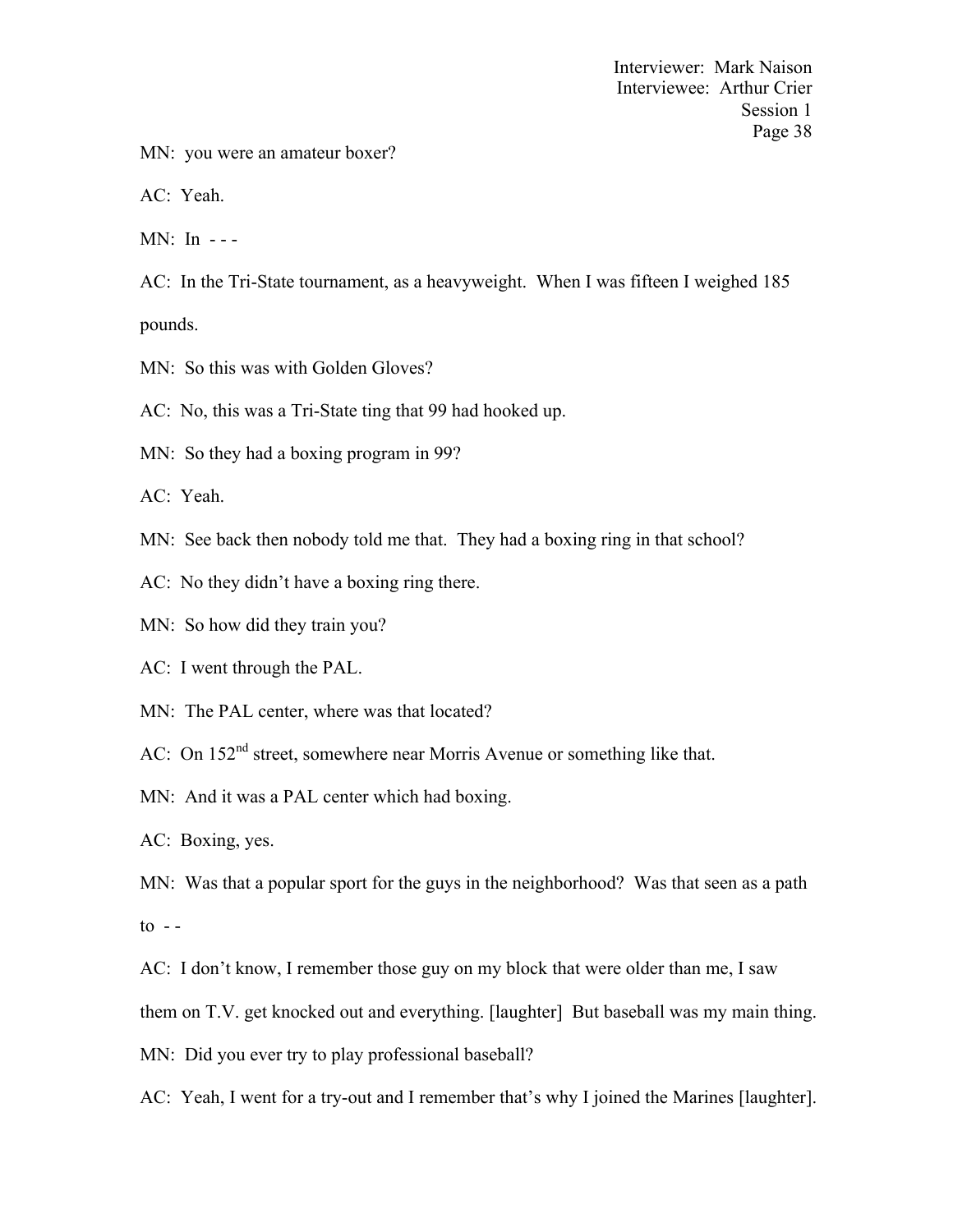Fourth Voice (female): A question I had, how did you get hurt in the Marines?

AC: Climbing over those, we had to leap with our equipment and I hurt my hip real bad and they discharged me. And I was hurt at the time, but I'm glad now because I've seen now, the Marines are the first ones, they're waiting for you. They've got everything aimed at you when you go to war. [laughs]

Fourth Voice (female): Did you suffer permanent damage?

AC: no I didn't suffer permanent damage.

MN: Arch was in the Marines in Korea and he was one of the first African Americans in the integrated Marine Core, he was a tank guy.

AC: Yeah, it was rough stuff. Boot Camp was tough. What happened was I went to join the Navy, and I went down to 346 Broadway and they told me I had to go up to Fordham Road, so I was walking and I saw a sign that said join the Marines and I walked upstairs and joined the Marines.

Fourth Voice: But how was it in the Marines in, what period was that the forties, or, no you were in the fifties.

AC: Yeah, '50, '52.

FV: Did you experience racism? How was the set up?

AC: I don't know if it was racism, but the DI's were just nasty people. I got punched in my face because I didn't salute to the DI, I didn't know he was a DI. He just had a Tshirt with nothing on it. He punched me right in my face. Because they knew I was from New York, the especially didn't like New Yorkers.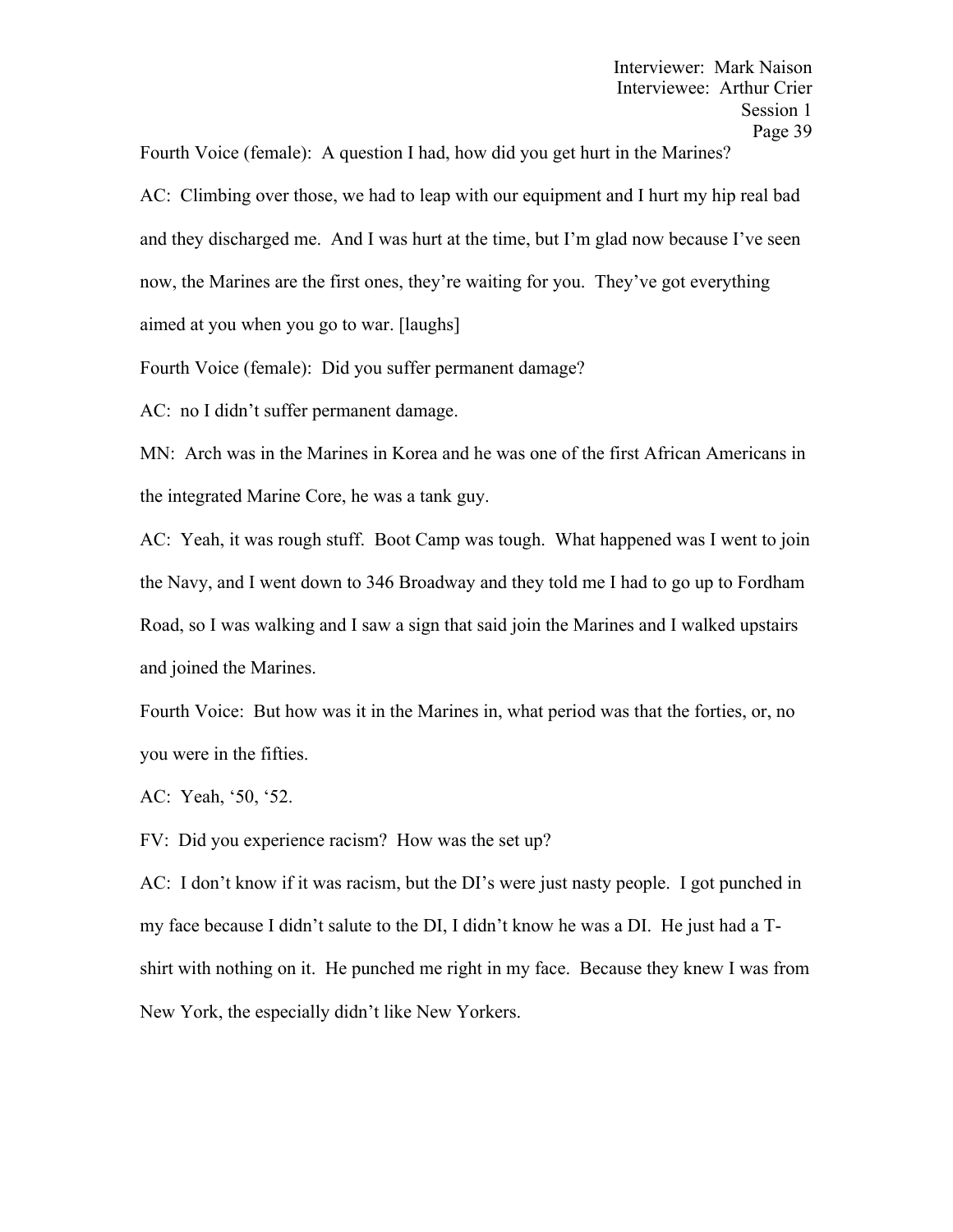certain neighborhoods?

AC: I never avoided any neighborhoods because I think, as I said, my music was - -

FV: A passport [laughter]

AC: Like a passport. Then once you made a record, that was really something.

MN: The music was like the magic wand. Do you have any other questions that you want to ask?

FV: What are some of the things that are still pertaining to your work no, what are some things you are doing now?

AC: I have a picture, I want to give you a picture too, I meant to bring it up here, I have to give both of you, so we can post it and organize it with all our groups - -

MN: Oh I'd love that.

AC: It was in my car.

MN: Okay, I'll walk you to your car.

AC: Okay alright and I'll give you the copy. And wait a minute, I just want to tell you a little something. Let's see, alright, it's in the car. I had a little- well I'll give it to you in the car

MN: Yeah, I'll walk you to the car

AC: That's something that we're doing. We took a picture on June the sixth, 1999, all the groups that we could get. The Chantelles, and Stevo and the Cadillacs and quite a few groups.

MN: The Cadillacs, they weren't from The Bronx - -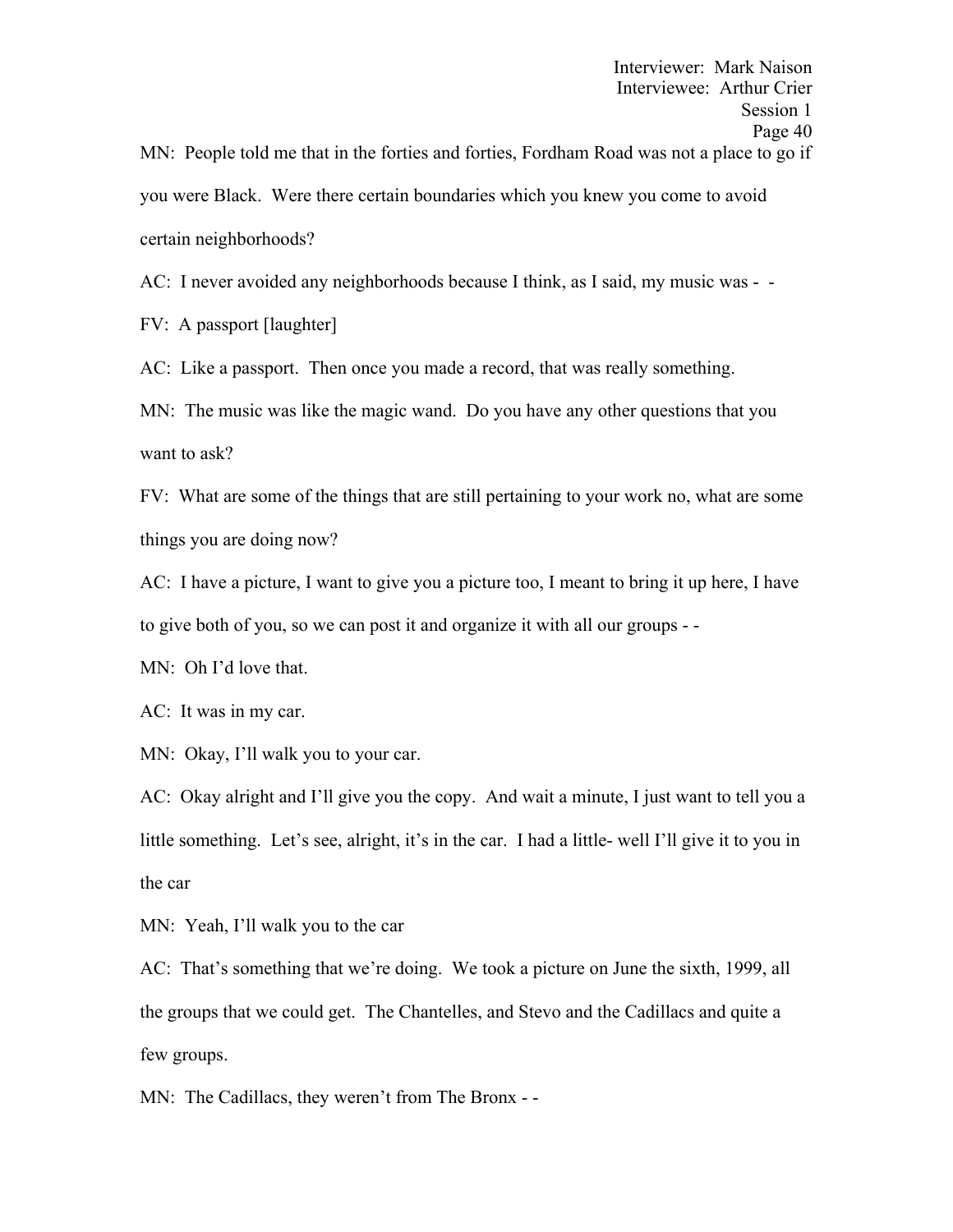AC: They were from Harlem. Yes.

MN: Are The Chantelles still singing at all?

AC: Yeah they're still singing - -

MN: Together?

AC: Not together, Arlene doesn't get along with them so Arlene's doing her thing and Chantelles doing [inaudible].

MN: Okay so she's on her own.

AC: After the day that we gave out [inaudible], when we took the picture, she sang there but I have to look for that picture.

MN: Now she became a teacher right, Arlene?

AC: Yeah. The article, it's in the car, but I would need it back, you can Xerox it. Maybe you could mail it to me.

MN: Okay yeah, I'll get all of that information Okay, well, I could ask you a million more questions, but what I'll try to do is, what I would love to have, sometime, I would like to get you together with my students and have a session where they talk to you so they get some, I would sort of greet them, and then we have them listen to the interview and then comment and ask you questions about music. Because I teach a course called from Rock and Roll to Hip Hop, and this is like, you know, we'll try to get you a lecture fee for this you know because I think people need to see this first hand.

AC: Right, right.

FV: It's a lot of other youth who are willing to listen to the interview.

MN: Yeah, but I want a chance to think about it.

AC: My platinum record, [inaudible]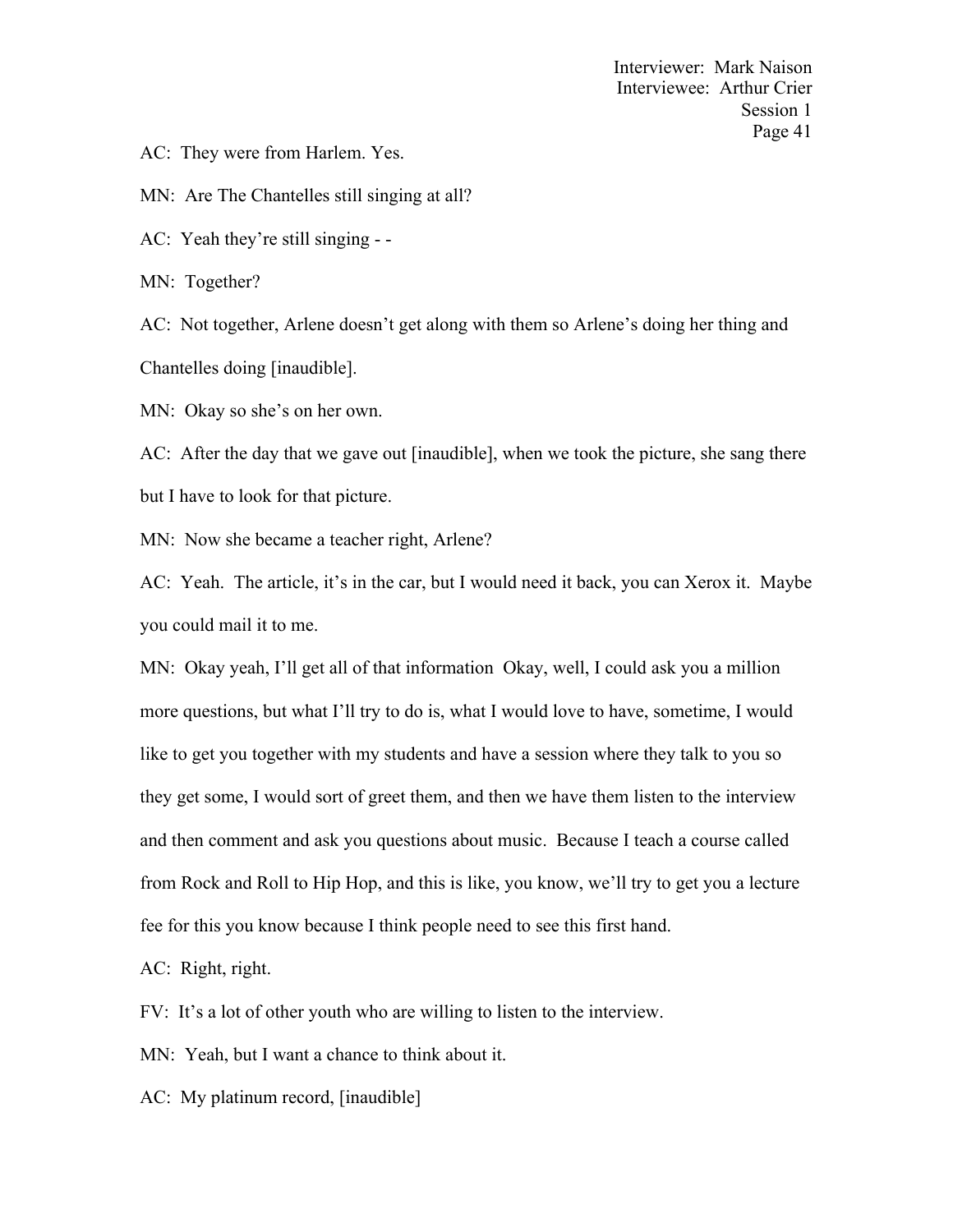FV: What are you doing no, live scene or uh- -

AC: No, I give a big show in Warsaw where I live. I called it the biggest talent show ever given in Warsaw. The newspaper devoted two weeks of these articles, so I'm still doing the same thing, I've got a band down there now, I'm getting ready to record and stuff.

MN: Who is the band you manage?

AC: I organize for them.

FV: What kind of group is that now?

AC: They play, they're in the band. And I am going to be recording some singers from my talent show. And Also, I'm going to be singing some Doo-Wop down in South Carolina, it's going to be Harriet Turner Day down there and then I'm coming up to talk when I get back home.

FV: So how do you find, it's a whole new era of young people. Do you find that it's any different, or is it any easier to bring youth into these talent shows?

AC: No, where I went, there was no place for them to really sing, there's no stage for them, so when I get a talent show, I get a great turnout. That's why I got a long write up for two weeks in a row, you know. See in the South, there's not much for them to do. There's a lot of things in New York, and you can do a lot of things in California, but I'm in a little town of Warsaw. If I have to go to Wal-Mart, I have to go 15 mile to go into Wal-Mart. There's nothing in my town really. Piggly Wiggly, that's our neighborhood supermarket you know.

FV: Now the teens down south, do they have more access to running music and [inaudible] is it all the same?